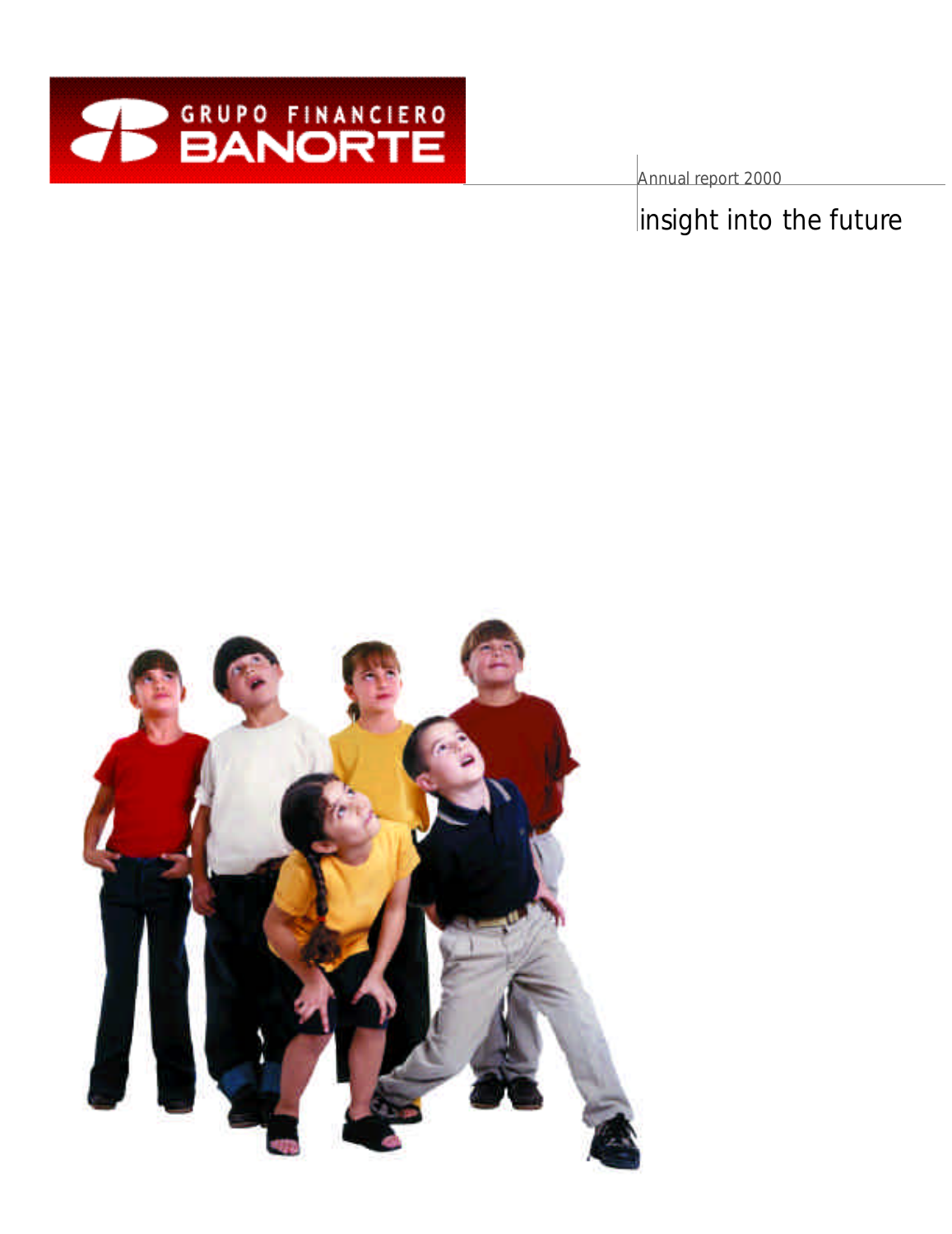## Annual rep Annual report 2000

| 1  | <b>MISSION</b>                                                    |  |  |
|----|-------------------------------------------------------------------|--|--|
| 2  | <b>HIGHLIGHTS</b>                                                 |  |  |
| 4  | MESSAGE FROM THE CHAIRMAN OF THE BOARD                            |  |  |
| 6  | MESSAGE FROM THE CHIEF EXECUTIVE OFFICER                          |  |  |
| 9  | FINANCIAL ENVIRONMENT                                             |  |  |
| 10 | I. RELEVANT                                                       |  |  |
|    | Financial Restructuring of GFNorte                                |  |  |
|    | Banorte - Banpaís Merger                                          |  |  |
|    | Placement of Bank Bonds                                           |  |  |
|    |                                                                   |  |  |
|    | <b>Efficiency Process</b><br>New GFNorte Organizational Structure |  |  |
|    | Stock Option Plan for Top Management                              |  |  |
|    | Convertible Subordinated Debt                                     |  |  |
| 14 |                                                                   |  |  |
|    | II. PILLARS OF THE ORGANIZATION                                   |  |  |
|    | Marketing                                                         |  |  |
|    | <b>Human Resources</b>                                            |  |  |
|    | Technology                                                        |  |  |
| 20 | III. DISTRIBUTION CHANNELS                                        |  |  |
|    | <b>Branch Network</b>                                             |  |  |
|    | <b>Automatic Teller Machines</b>                                  |  |  |
|    | Point of Sale Terminals                                           |  |  |
|    | Call Center Banortel                                              |  |  |
|    | Banorte on the Internet                                           |  |  |
| 24 | IV. BUSINESS TRANSACTIONS AND RESULTS                             |  |  |
|    | Strategy Follow-Up                                                |  |  |
|    | <b>Banking Sector</b>                                             |  |  |
|    | Long Term Savings Sector                                          |  |  |
|    | <b>Brokerage Sector</b>                                           |  |  |
|    | <b>Auxiliary Organizations Sector</b>                             |  |  |
| 34 | MEMBERS OF THE BOARD OF DIRECTORS                                 |  |  |
| 35 | <b>GROUP DIRECTORS</b>                                            |  |  |
| 36 |                                                                   |  |  |
|    | V. AUDITED FINANCIAL STATEMENTS                                   |  |  |
|    |                                                                   |  |  |
|    |                                                                   |  |  |
|    |                                                                   |  |  |
|    |                                                                   |  |  |



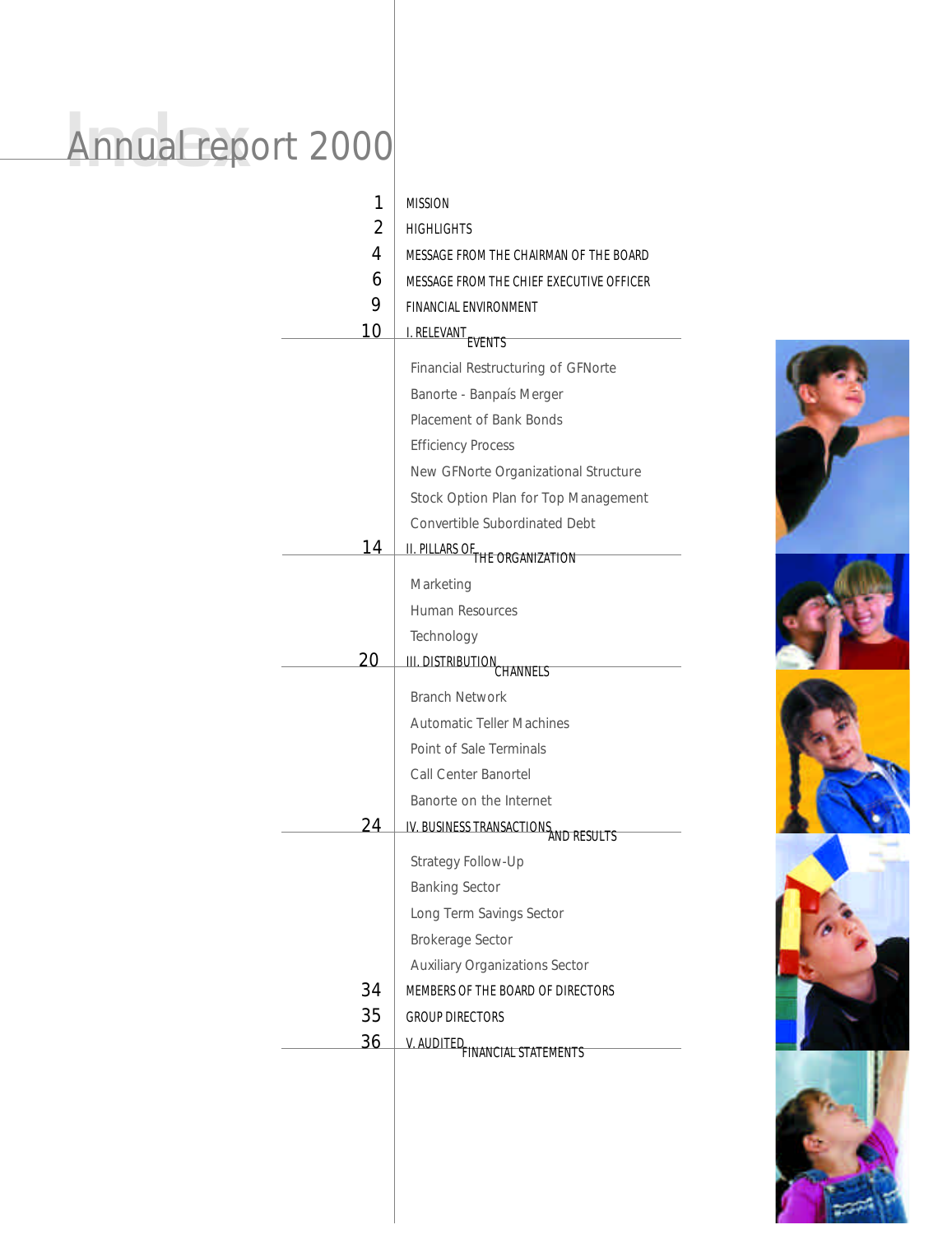#### MISSION

Satisfy our clients' financial needs through the most up to date means of delivery to ensure that quality service is provided with cordiality and efficiency.

Maintain the integrity and quality of all our operations, particularly in the handling of the Group's deposits and capital.

Adopt profitability and the generation of value as the work approach that will serve as an endorsement for depositors and shareholders, and will be a base for the Group's reinvestment as well.

Be responsible both as citizens and as an institution, seeking to hold a position of leadership in the communities we serve, promoting development through a philosophy of "Pensar en Grande" (Thinking Big).

Be, as a company, a source of serious and fair employment, with the objective of treating each of our employees with the highest sense of equality and fairness.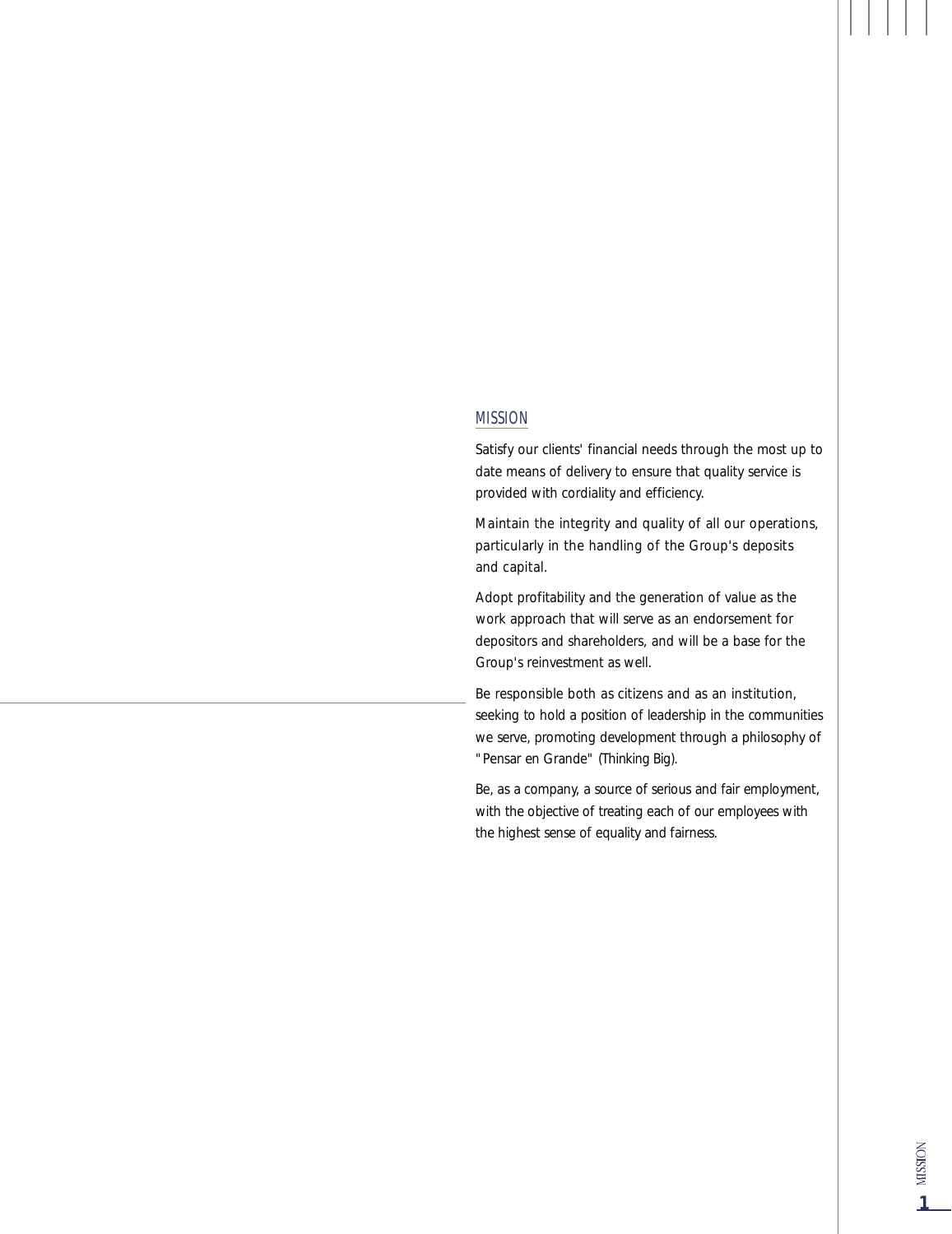### **HIGHLIGHTS**

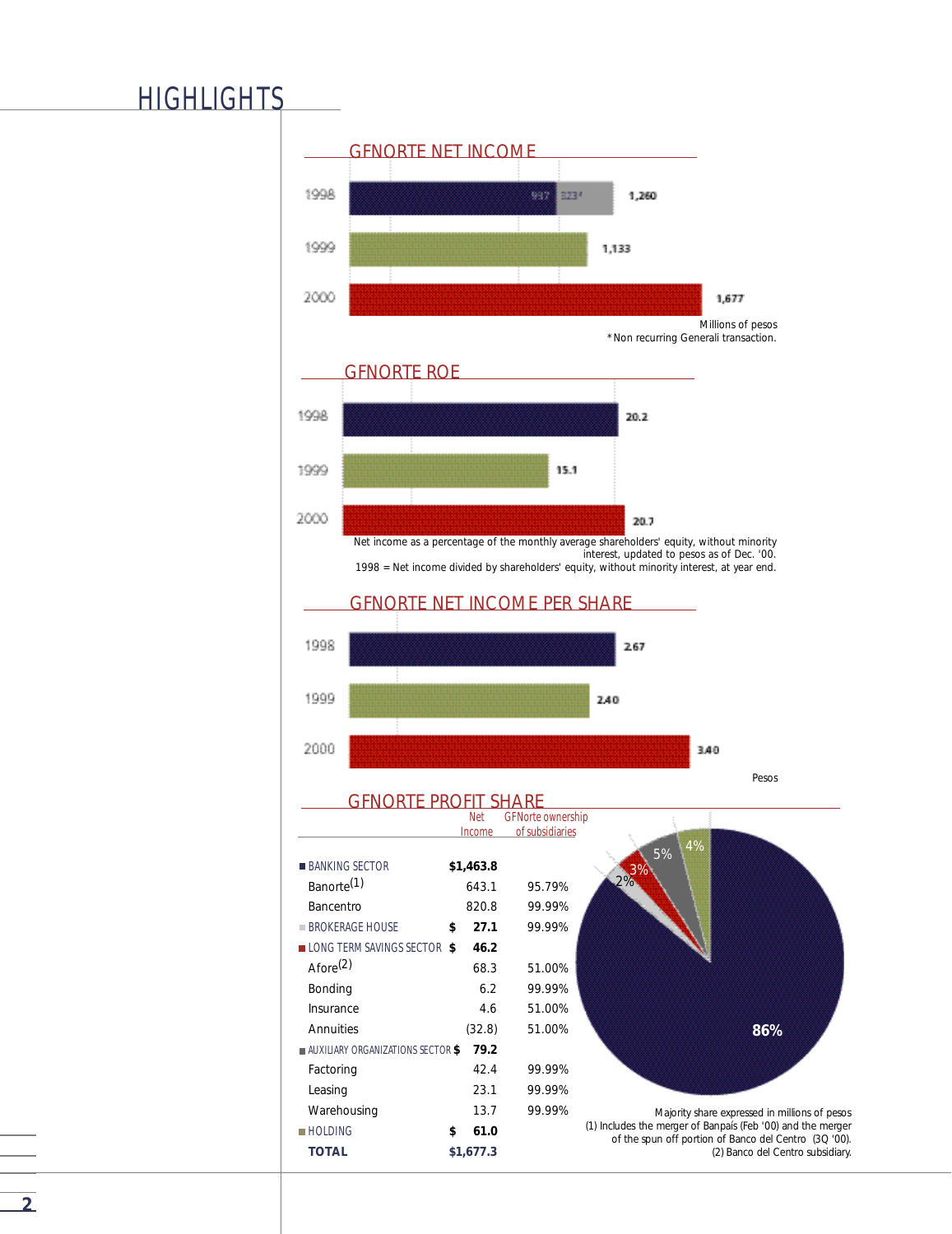|                                             | 1998     | 1999      | 2000      |                                       | 1998  | 1999    | 2000    |
|---------------------------------------------|----------|-----------|-----------|---------------------------------------|-------|---------|---------|
| <b>GRUPO FINANCIERO BANORTE</b>             |          |           |           | <b>LONG TERM SAVINGS SECTOR</b>       |       |         |         |
| <b>Total Assets</b>                         | 91,190.9 | 115,432.7 | 103,115.6 | <b>AFORE</b>                          |       |         |         |
| Shareholders' Equity <sup>(1)</sup>         | 6,304.6  | 7,677.8   | 7,503.6   | <b>Total Assets</b>                   | 702.6 | 884.1   | 1,109.6 |
| Return on Assets <sup>(2)</sup>             | 1.4      | 1.1       | 1.4       | Shareholders' Equity                  | 673.2 | 845.3   | 984.5   |
| Number of Branches <sup>(3)</sup>           | 456      | 456       | 452       | Net Income                            | 44.4  | 107.1   | 140.0   |
| Number of Employees <sup>(4)</sup>          | 11,241   | 11,141    | 11,284    | <b>ANNUITIES</b>                      |       |         |         |
| Number of shares (thousands)                | 472.321  | 472,261   | 493.174   | <b>Total Assets</b>                   | 307.0 | 1,030.3 | 2,149.4 |
| Book value per share (pesos)                | 13.186   | 16.258    | 15.215    | Shareholders' Equity                  | 71.5  | 92.7    | 84.4    |
| Deposits                                    | 62,250.8 | 85,018.7  | 67,667.8  | Net Income                            | (8.4) | (26.4)  | (64.4)  |
| Loan Portfolio                              | 72,963.9 | 78,027.2  | 80,086.3  | <b>INSURANCE</b>                      |       |         |         |
| Past Due Loan Ratio                         | 5.8      | 5.9       | 5.2       | <b>Total Assets</b>                   | 429.3 | 1,097.7 | 1,251.3 |
| Reserve Coverage                            | 122.2    | 100.2     | 100.9     | Shareholders' Equity                  | 107.5 | 101.8   | 118.2   |
| Net Income (according to share)             | 1,260.0  | 1,133.1   | 1,677.3   | Net Income                            | 11.6  | (11.6)  | 8.8     |
| Net Income per share of stock (pesos) 2.668 |          | 2.399     | 3.401     | <b>BONDING</b>                        |       |         |         |
| <b>BANKING SECTOR</b>                       |          |           |           | <b>Total Assets</b>                   | 83.4  | 109.2   | 120.4   |
| BANORTE <sup>(5)</sup>                      |          |           |           | Shareholders' Equity                  | 40.9  | 51.1    | 61.0    |
| <b>Total Assets</b>                         | 39,530.9 | 61,268.3  | 99,124.7  | Net Income                            | 4.8   | 5.8     | 6.2     |
| Shareholders' Equity                        | 4,358.0  | 5,117.1   | 5,562.0   | <b>AUXILIARY ORGANIZATIONS SECTOR</b> |       |         |         |
| Net Income (6)                              | 1,008.0  | 733.7     | 723.3     | <b>LEASING</b>                        |       |         |         |
| <b>BANCENTRO</b>                            |          |           |           | <b>Total Assets</b>                   | 460.7 | 460.5   | 525.9   |
| <b>Total Assets</b>                         | 22,344.5 | 22,298.6  | 3.266.5   | Shareholders' Equity                  | 66.8  | 86.3    | 114.5   |
| Shareholders' Equity                        | 1,211.7  | 1,594.6   | 1,785.1   | Net Income                            | 4.3   | 10.4    | 23.1    |
| Net Income (7)                              | 215.0    | 232.4     | 839.3     | <b>FACTORING</b>                      |       |         |         |
| BANPAÍS <sup>(5)</sup>                      |          |           |           | <b>Total Assets</b>                   | 703.6 | 1,130.5 | 1,854.9 |
| <b>Total Assets</b>                         | 28,771.2 | 38,292.6  |           | Shareholders' Equity                  | 73.0  | 109.2   | 161.3   |
| Shareholders' Equity                        | 1,276.0  | 1,686.0   |           | Net Income                            | 15.1  | 26.7    | 42.4    |
| Net Income                                  | 380.0    | 236.8     |           | <b>WAREHOUSING</b>                    |       |         |         |
| <b>BROKERAGE SECTOR</b>                     |          |           |           | <b>Total Assets</b>                   | 45.4  | 52.8    | 218.3   |
| <b>BROKERAGE HOUSE</b>                      |          |           |           | Shareholders' Equity                  | 43.3  | 51.4    | 50.1    |
| <b>Total Assets</b>                         | 1,342.1  | 931.6     | 360.6     | Net Income                            | 1.7   | 2.3     | 13.7    |
| Shareholders' Equity                        | 434.2    | 486.9     | 143.2     |                                       |       |         |         |
| Net Income                                  | 7.8      | 148.0     | 27.1      |                                       |       |         |         |
|                                             |          |           |           |                                       |       |         |         |

*Millions of nominal pesos.* 

*With UDI's and subsidiaries.* 

*(1) Without minority interest.* 

*(2) Net income as a percentage of the monthly average of total assets, without minority interest, expressed in*

*pesos as of December '00; 1998: Net income divided by total assets at the '00 year end.* 

*(3) Includes banking modules and excludes agencies abroad.* 

*(4) Full-time employees and professional fees.*

*(5) As of Feb. '00, Banpaís merged with Banorte.* 

*(6) 1998 and 1999: including Banpaís' majority interest and Afore.* 

*(7) 2000: including Afore majority interest.*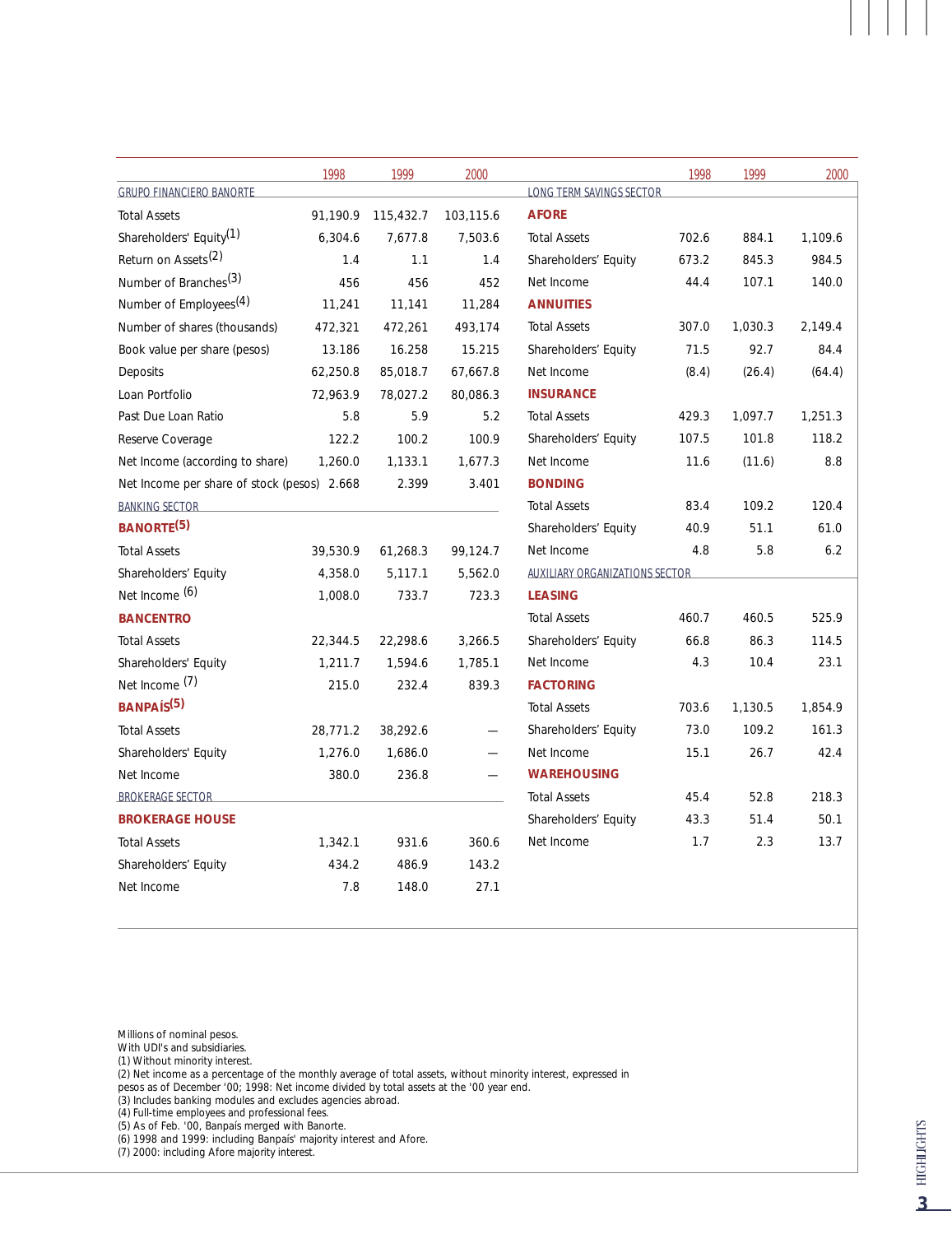

*Roberto González Barrera Chairman of the Board of Directors*

### MESSAGE FROM THE CHAIRMAN OF THE BOARD

BANORTE faced major challenges in the year 2000: increased competition, the decrease of intermediation margins due to lower interest rates, a decrease in the estimated yields from the FOBAPROA notes and pressure on operating expenses.

To meet these challenges, a clear-cut strategy was established aimed at maintaining the intermediation margins by promoting credit activity and the rationalization of costs for attracting deposits. An approach was designed that focused on the profitability of all products and services and the enhancement of the quality of customer services.

Moreover, measures were taken to increase non financial income, promote income from administration and the collection of the third parties' loan portfolio and the establishment of a very precise program for reducing operating expenses in both the short and medium terms.

As a result of the timely compliance with this strategy, profit indexes reached very significant levels and the institution achieved the highest profits in its history.

Decisions were also made to confirm the GROUP's financial soundness and strength, such as the following:

- The increase of credit and contingency reserves derived from the sale of the loan portfolio to the FOBAPROA, complying with all the legal requirements.
- The complete and early compliance with the capitalization requirements of the year 2003.
- The renegotiation of the terms of the FOBAPROA notes, with respect to conditions and time limits.

The progress in our functional reorganization generated synergy among the specialized and territorial direction offices in expediting actions, as well as keeping close to the market and consolidating our operating capacity and efficiency.

The strategy was strengthened through effecting various strategic alliances with leading companies in their fields, aimed at enhancing our customer service, within the demands of accelerating globalization, and stressing the

**4**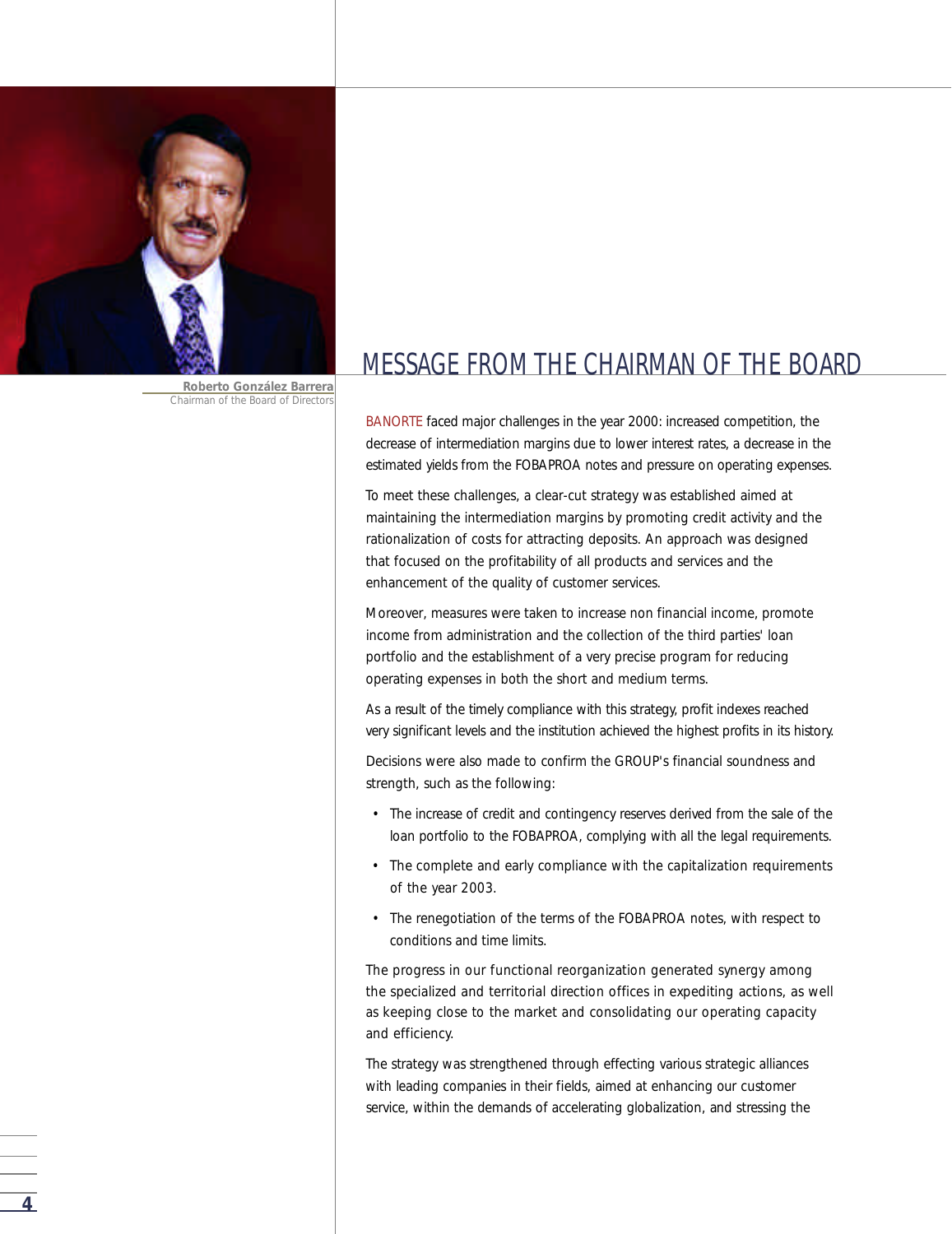development of internet technologies and e-business. At the same time, Long Term Savings Banking and Brokerage House services, which handle various market segments, recorded significant advances in obtaining funds.

Based on all the foregoing, BANORTE strengthened the trust customers and the market have in it, as shown by the acceptance of our placement of bonds, the successful conversion of subordinated debt into capital and the important external recognition received. The latter includes the following commendations:

- Achievement of the highest level of individual strength granted to a banking institution in Mexico, by the prestigious rating firm, Fitch Investors Service, Inc., which confirms BANORTE's outstanding performance and high capitalization ratio.
- Designation as the "best Mexican bank" by "The Banker" magazine, a publication of the Financial Times Group. This award recognizes our evolution from a regional to a national bank and also our development capability in a more competitive market.

We have made great strides as a financial institution and can make more. Our strengths will be fundamental but we also know that they are put to the test daily and that we can not risk becoming static or complacent, in the face of the increasingly demanding environment. World economic conditions in 2000 marked the culmination of a long period of expanding trade and investment and the beginning of a pronounced volatility in financial markets. In 2000, Mexico's economic performance was outstanding.

Our institutional challenges have become greater, insofar as it is clear that we have come out of a year of strong national and worldwide economic growth and entered one where growth will be moderate and various factors of uncertainty will affect these markets.

These are cautionary signs, which, in addition to demanding greater financial discipline from us both as a nation and as an enterprise, must stimulate our ingenuity and creativity, the capacity to do more with less and adapt to the new conditions, as well as strengthening the mystique of teamwork. As a country, we possess a great asset and international prestige because we are living in a full-fledged democracy, in which all of us must do our part to convert this into a powerful force to achieve the unity, development and well-being of Mexicans.

I am fully confident that GRUPO FINANCIERO BANORTE will continue to grow and gain a profitable market, because although the new millennium presents great challenges, it offers great opportunities as well, which BANORTE is increasingly prepared to capitalize on, in accordance with the values we are known for: prudence, austerity and transparency.

We will keep on track in fulfilling our key objectives of efficiency, soundness and cost reduction and will continue to strengthen the institution by stressing the focus on knowing our clients and their needs, making on-going improvements to the quality of service, the optimization of channels of access to new and better products and the diversification of the sources that generate profitable income, always with effective marketing, high quality personnel and the support of state of the art technology.

We are completely confident that in meeting these objectives, we can count on the full support of our clients, shareholders, board members and collaborators, to achieve excellence in every aspect of our operations and service.

On behalf of the institution, I am pleased to reiterate my highest acknowledgment to all those whose trust and support have made our philosophy of "PENSAR EN GRANDE" (Thinking Big) a reality and have made BANORTE "EL BANCO FUERTE DE MEXICO" (The Strong Bank of Mexico).

*Roberto González Barrera Chairman of the Board of Directors*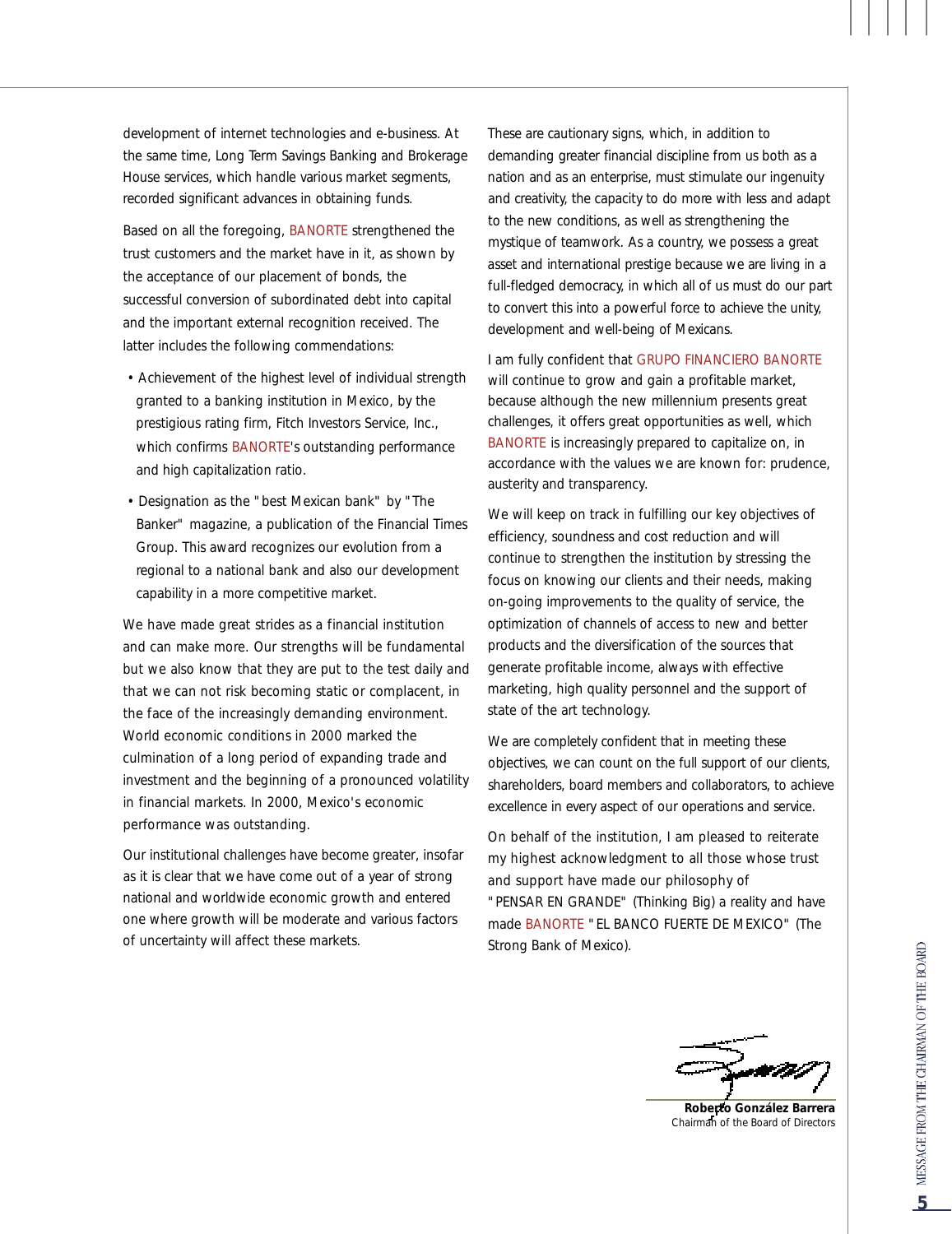

**6**

*Othón Ruiz Montemayor Vice President of the Board of Directors and Chief Executive Officer*

### MESSAGE FROM THE CHIEF EXECUTIVE OFFICER

The year 2000 was an extraordinary one for GRUPO FINANCIERO BANORTE, due to the very attractive results attained, which have placed it among the groups achieving the highest yields on capital in the Mexican financial system. Accrued earnings for the year totalled \$1,677.3 million pesos, 48% higher than those reported in 1999.

The Group's Banking Sector showed an outstanding performance. With respect to attracting deposits, significant increases were achieved in non-interest bearing demand deposits, maintaining our leadership position in the non-interest bearing demand deposits per branch. Likewise, traditional and integral means of attracting deposits recorded increases during the year.

We especially stressed the active but prudent placement of credits, achieving a 30% growth rate in the current loan portfolio over the previous year average balance. The quality of the loan portfolio was also benefited by the 13% decrease in past due loans, as a result of the intense recuperation efforts GFNORTE implemented.

Our media delivery strategy was oriented to greater efficiency and growth, seeking to channel operations via lower cost delivery media. During the year the number of branches decreased from 456 to 452 as a result of the program to enhance the efficiency of the network; the number of ATM's installed increased from 1,345 to 1,434, while the point of sales terminals dropped from 9,512 to 9,037, in line with the profitability strategy implemented.

The number of companies utilizing the Servinómina Banorte (Banorte Payroll Service) rose from 4,608 to 5,379 and served over a million of employees; similarly, the companies handling the product "Banorte en su Empresa" (Banorte in Your Company) increased from 4,608 to 6,286, while the number of phone calls processed through our Banortel Call Center grew from 8.2 to 10.1 million.

The results achieved by GFNORTE in Recovery Banking operations merit special mention, since at the December year end closing it was administering assets totalling \$57,317 million pesos, only \$8,587 million of which were classified as own risk loans. The level of efficiency achieved in recovery was very good since 85% of the total assets recovered over the course of the year consisted of cash collections.

The excellent results achieved in this area were favored by the conclusion of the mortgage programs designated as "Punto Final" (End Point) and "Banorte es más que Punto Final" (Banorte is more than an End Point), in addition to the fourth quarter launch of the program "Ahora Banorte está Contigo" (Now Banorte is with You).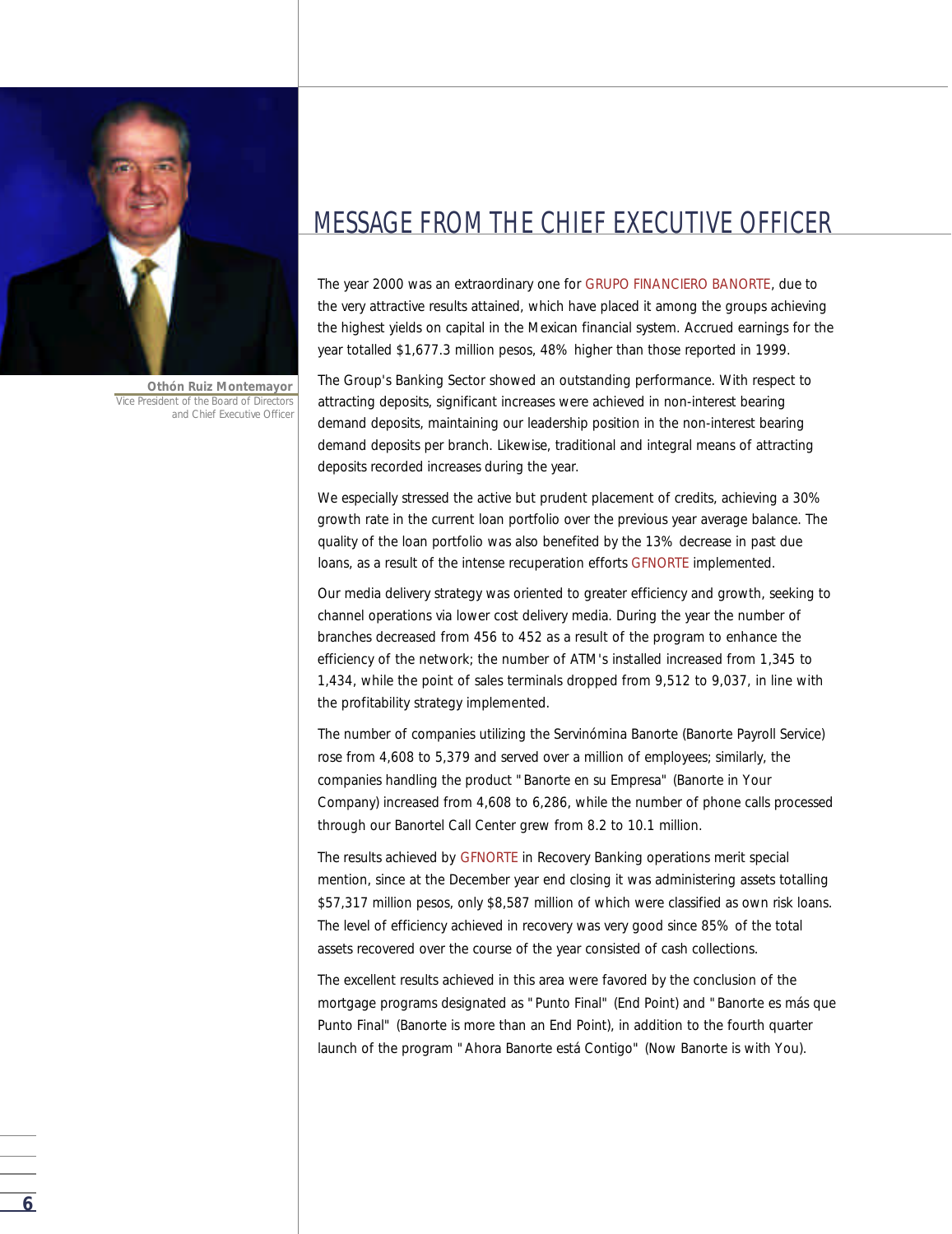I would like to mention the financial indexes of the GFNORTE banking sector, which reflect the successful results of banking operations in the year 2000. The index of past due loans with respect to total loans decreased from 5.8% to 5.1%; the reserve for past due loans is 101.1%; the return on our bank assets is 1.3%; the average yield on shareholders' equity is 23.3% and the capitalization index achieved by BANORTE and Bancentro is 11.2% and 21.1%, respectively, after applying the 2003 capitalization rules required by the National Banking and Securities Commission. (CNBV)

With respect to our Long Term Savings Sector, each of the businesses comprising it developed significantly during the year. The Afore Banorte Generali company, in turn, gained 230,082 new affiliates in 2000, a figure 43% higher than the affiliation rate of the previous year, to achieve a year end figure of 1,581,460 members, with an 8.9% market share and an affiliation cost that has maintained our leadership position in the industry.

In our Insurance Banking business, the number of auto and life insurance policies sold during the year was 15% higher than the prior year and generated a total of \$346 million pesos in premiums, 65% more than the total number of premiums sold a year earlier.

Sales of annuities premiums rose 61% over the previous year, which increased our market share from 7.1% to 9.5%.

The Brokerage Sector closed the year through our Brokerage House with 8,759 clients and a portfolio balance of \$40,819 million pesos. The total portfolio held reached \$62 billion pesos as of December 31, 2000.

Our Factoring business in the Auxiliary Organizations Sector achieved a loan portfolio of \$1,833 million pesos, 63% above the previous year's balance and its past due accounts were fully covered by reserves. The total loan

portfolio for Arrendadora Banorte (Leasing) was \$513 million pesos at the 2000 year end, in which the past due credit portfolio dropped from 4.7% to 1.9%.

In addition, to successfully operating the different businesses comprising GRUPO FINANCIERO BANORTE, in the quest for on-going improvement, a series of corporate events were effected in 2000, which I will briefly summarize below:

- The merger between Banpaís and Banco Mercantil del Norte was carried out successfully and, as of March 1, 2000, the latter is the remaining company.
- BANORTE created \$1,738 million pesos in reserves that fully complied with the FOBAPROA regulatory requirements and constituted the \$303 million peso credit provisions requested by the National Banking and Securities Commission. \$1,938 million pesos of the preceding total reserves were charged to shareholders' equity, with the special authorization of the aforementioned Commission, while the rest was charged to the results of the year.
- Banorte placed \$1,000 million pesos in bank bonds, a demonstration of the investing public's confidence in GFNORTE's soundness.
- GFNORTE developed three important projects: the " Profitability" project that allows the automatic, on-line determination of profitability per business area, territory, branch, product and client; the "Transformation" project that consists of implementing a new credit model to efficiently administer internal business, and the "Evolution" project, oriented towards enhancing the efficiency of and control over the Group's operations. These projects provide an important competitive advantage in the market and contribute to increasing the value of the GFNORTE franchise.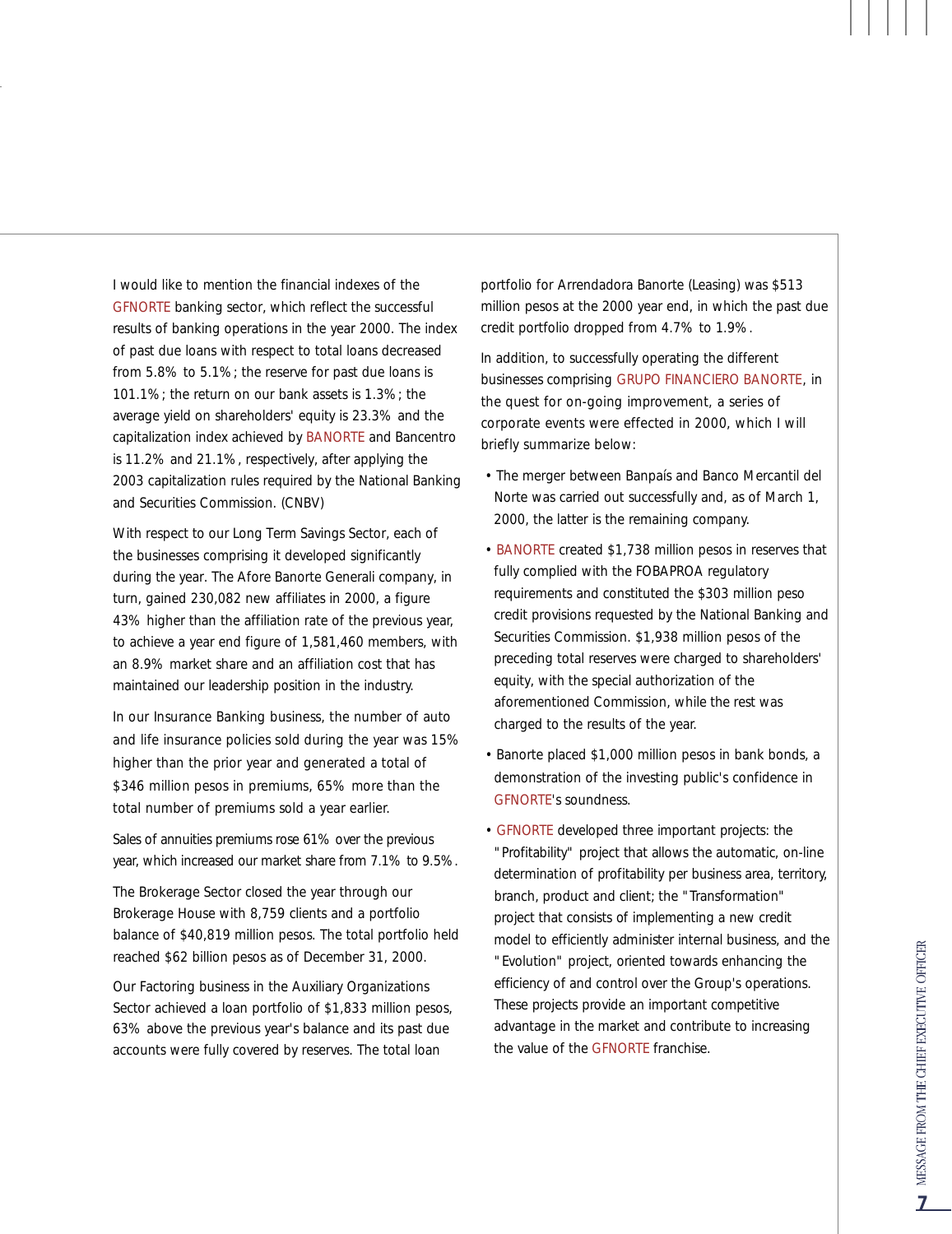- As part of GFNORTE's consolidation process, an organizational restructuring was implemented in October aimed at increasing commercial effectiveness in the market, to better serve our clients, by providing more and better services and facilitating the task of attracting new clients to the Group.
- It is imperative that e-business be developed, in order to ensure that GFNORTE maintains its level of excellence in service, competitiveness and capability of attracting new clients. To this end, in August we relaunched the integrated supply of GFNORTE products and services on the internet, via the www.banorte.com portal. Thus, GFNORTE will maintain an on-going flow of new services, such as making e-commerce payments with a credit card, offering the virtual internet card, the contracting and payment of Banorte-Generali insurance policies via the internet, as well as on-line purchase and sale operations of stock and of Banorte Brokerage House investment associations.

Having thus shared with you a synthesis of the results achieved by the different GFNORTE sectors, as well as the significant events of the year 2000, we can conclude that we have successfully implemented the strategy we had defined at the year's outset. We improved our productivity in attracting deposits, successfully commenced the process of placing credits, increased non financial income, reduced the Group's expenses and continued to generate profit in our Recovery Banking. We are sure that at the end of 2000, GRUPO FINANCIERO BANORTE, and all of us who comprise it, found that we had concluded it enriched by another year of experience, achievements and strong results that allow us to back up the statement that we are "The Strong Bank of Mexico" with results.

I would like to thank Roberto González Barrera, Chairman of the Board of Directors, and the Members of the Board for entrusting us to direct the Group during a year which was one of transition for the nation at large and of consolidation of institutions for the Group, and for their acknowledging our colleagues' and suppliers' work, dedication and effort. Most particularly, I would like to express my appreciation to our clients, who have been a determining factor for the success achieved in 2000.

*Othón Ruiz Montemayor Vice President of the Board of Directors and Chief Executive Officer*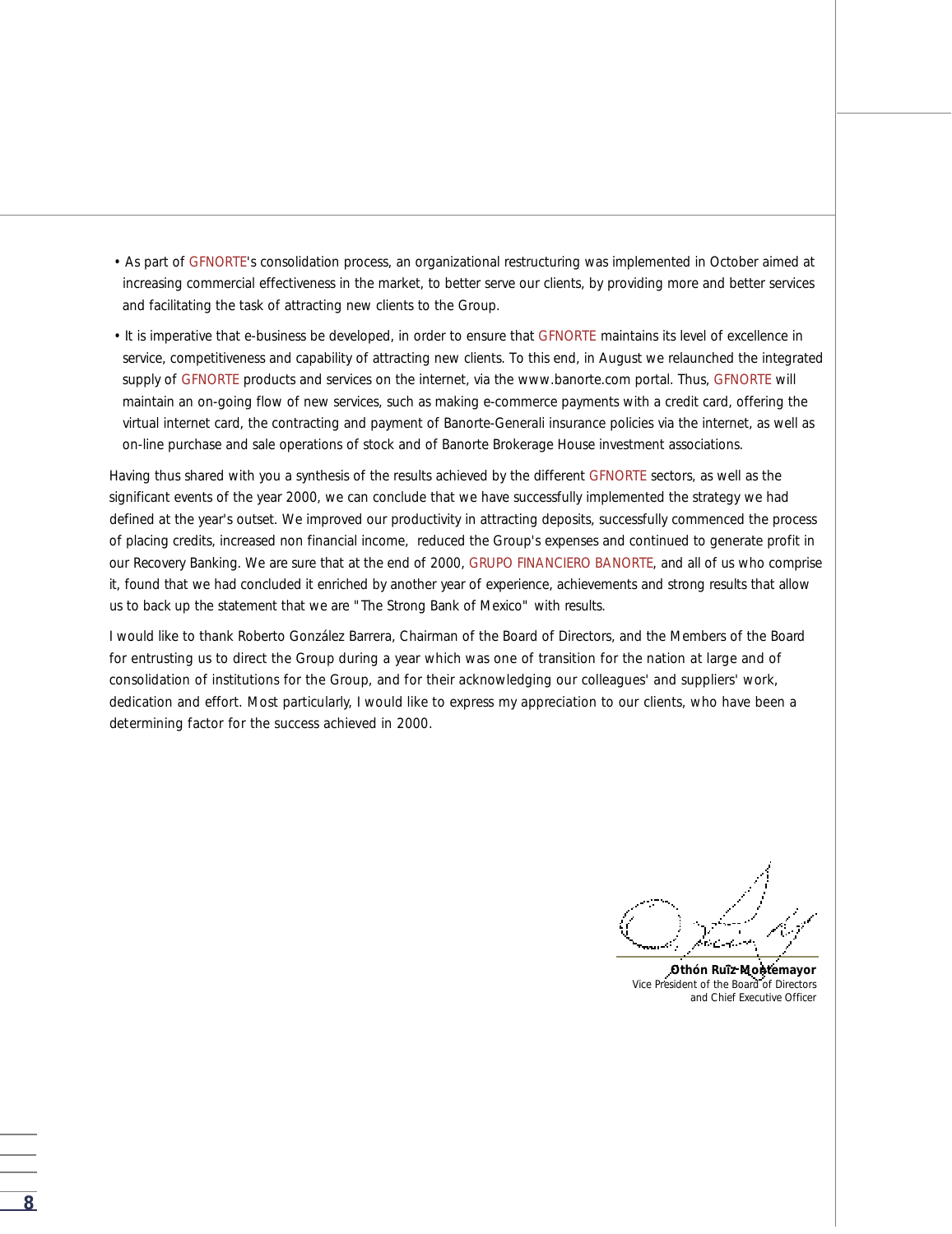The macroeconomic environment in the year 2000 was the strongest in the last three decades. Not only was the sixyear cycle resulting from changes of presidential administrations broken, which had negatively impacted the country for the last 25 years, but a political transition was achieved with no upheavals, in which the participants' sense of responsibility and good will prevailed. An outstanding 6.9% growth in the Gross Domestic Product was reached, the highest in the last 20 years, and the 8.96% inflation rate demonstrated a downward trend. The exchange rate also remained stable, closing the year at 9.57 pesos per dollar and external accounts were relatively controlled.

It was a year when, in addition to the driving force of the exports sector, the main impetus for the economy was private consumption. The favorable combination of a lower than predicted inflation rate and the strong creation of jobs comprised the base for an important improvement in real salaries and, therefore, for a high growth in salaries taken as a mass. Investments also entered the economy and direct foreign investment achieved a record level.

The fixed income market, on the other hand, fluctuated all year long, as a result of a restrictive monetary policy that led to high real interest rates, particularly in the second half of the year. Throughout 2000, the strength of internal demand brought with it concern about the potential risk of "overheating" the economy, which could have affected the strong performance of inflation and external accounts. This concern was borne out by the six increases to the "shorts" applied by the central bank, Banco de México, in an attempt to curb the high growth rate. Despite achieving the investment grade by Moody's Investors Service and having a flawless election, interest rates continued on a rising trend as of July, and by the 2000 year end, 28 day Cetes were at 17.59%, for which the year's average was 15.27%.

The exchange market in general performed much better than expected, which resulted mainly from higher than expected oil prices and the U.S. economic growth, which was also higher than expected and, in general, a favorable domestic environment. Incoming capital flows were strong, mostly long-term investments, and this financing, which permitted correcting the imbalance in the current account.

The macroeconomic variables have shown a favorable evolution over the last three years, since the average growth of the Gross Domestic Product was 5.2% in the 1998-2000 period, the drop in inflation from 18.61% in 1998 to 8.96% in 2000, as well as the decrease in the average 28 day Cetes interest rate that dropped from 24.62% to 15.27% in the same period and the 13.4% growth in foreign investment to reach 13,162 million dollars by the end of 2000.

In the last three years, the consolidation process of the Mexican Financial System has continued. Among the most significant events were the mergers of the Santander-Serfín and BBVA-Bancomer banks, which have had a role in creating a more competitive and globalized environment, one in which BANORTE has established specific strategies to strengthen its position and be competitive.

| EUUINUIVIIU IINDIUATUNJ                         |        |        |        |
|-------------------------------------------------|--------|--------|--------|
|                                                 | 2000   | 1999   | 1998   |
| GDP (Real annual growth rate)                   | 6.9%   | 3.8%   | 4.9%   |
| Inflation (End of period)                       | 8.96%  | 12.32% | 18.61% |
| 28 day Cetes (Annual average)                   | 15.27% | 21.29% | 24.62% |
| 28 day Cetes (End of period)                    | 17.59% | 16.25% | 31.20% |
| Exchange rate (Annual average) (Pesos/dollar)   | 9.46   | 9.56   | 9.16   |
| Exchange rate (End of period) (Pesos/dollar)    | 9.57   | 9.51   | 9.87   |
| Direct foreign investment (Millions of dollars) | 13,162 | 11.915 | 11.602 |

#### ECONOMIC INDICATORS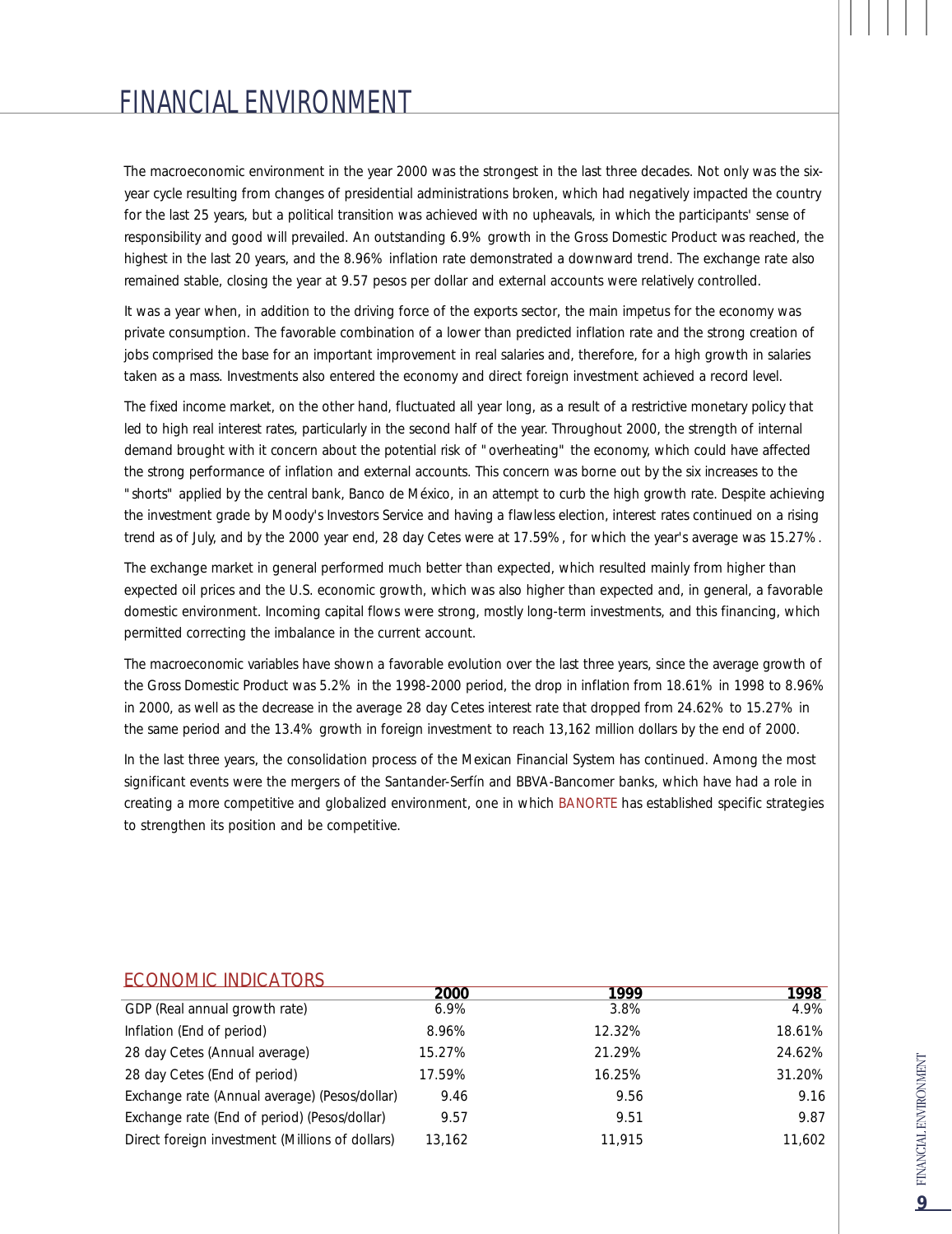



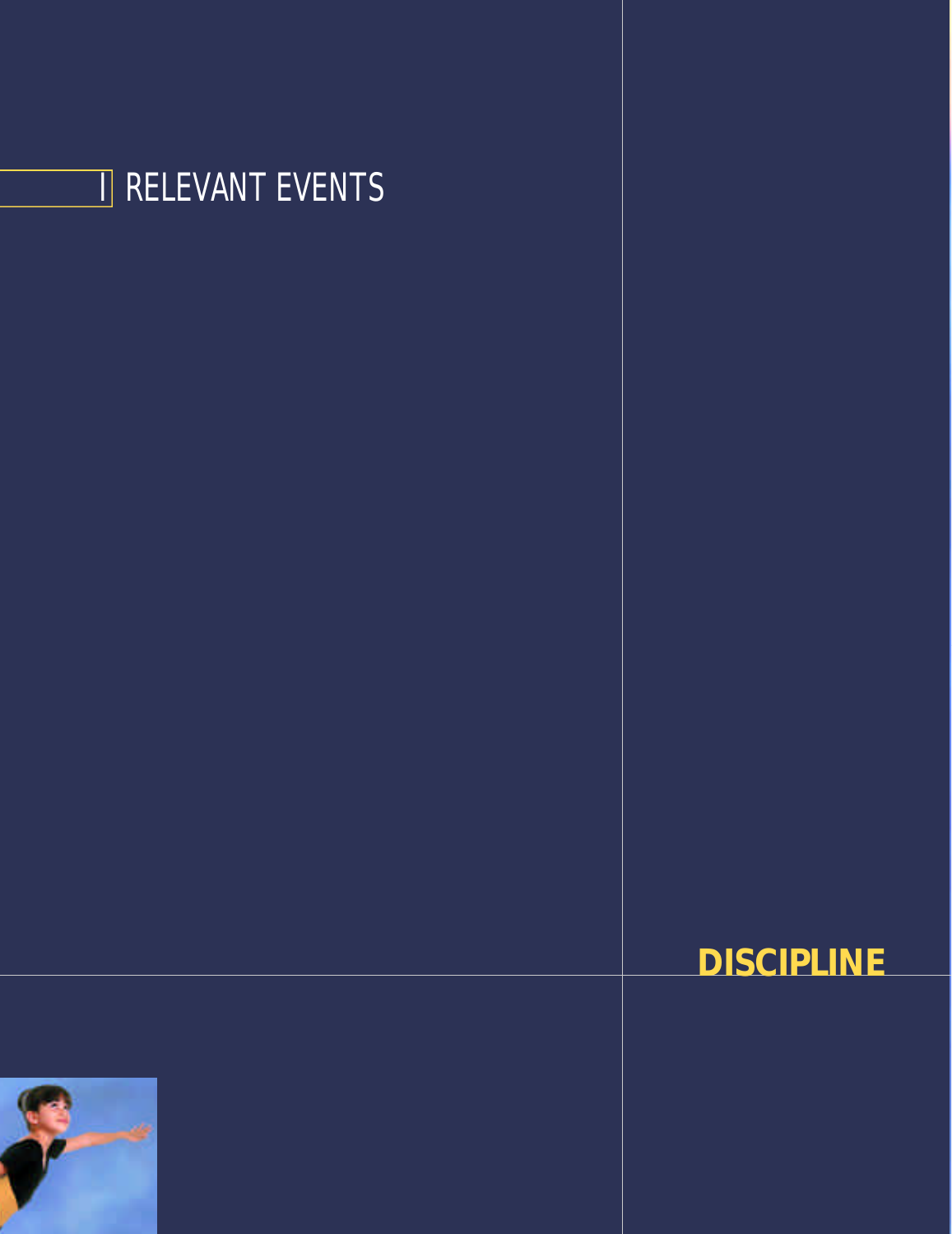**High Level of Competence**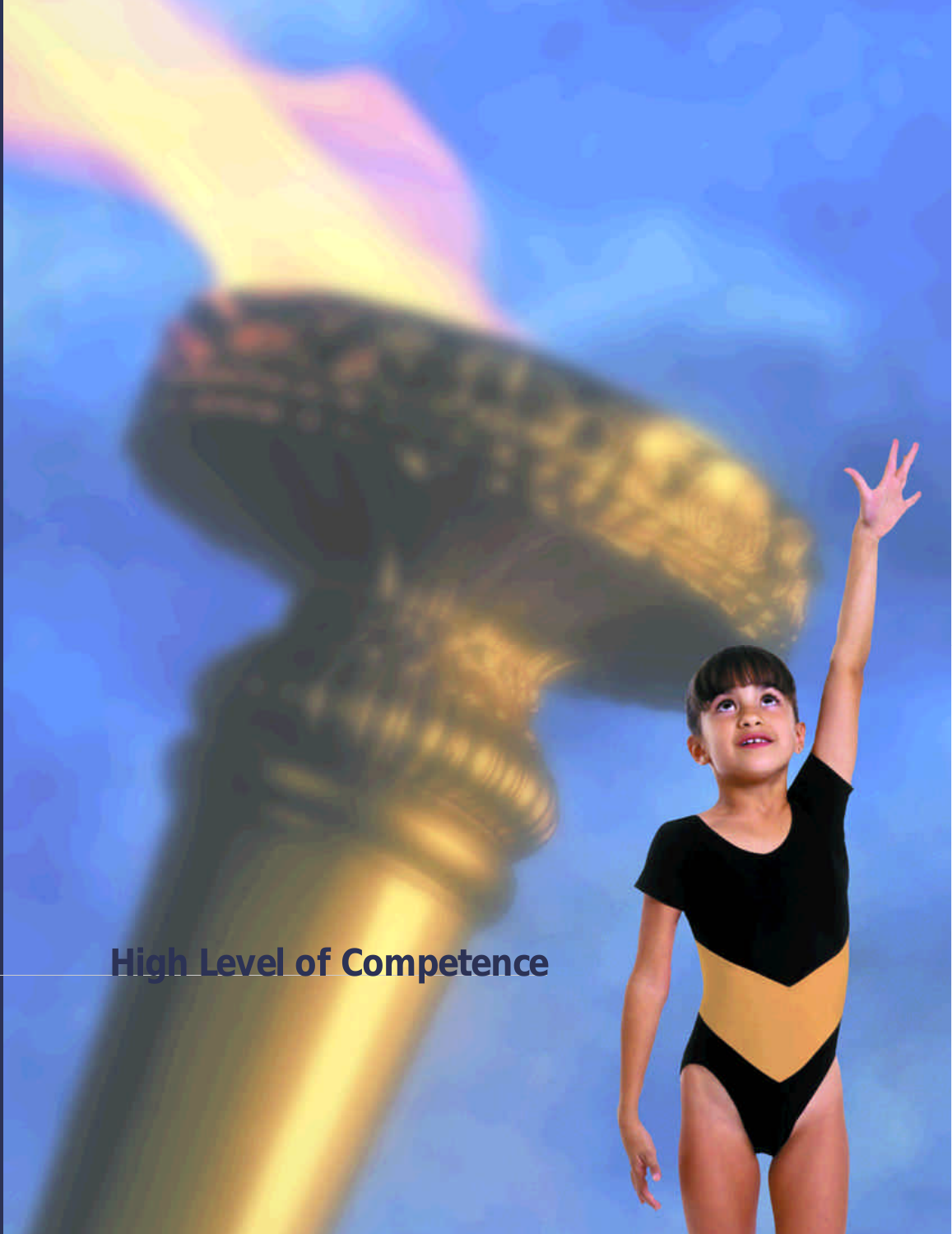## I. RELEVANT EVENTS

#### FINANCIAL RESTRUCTURING OF GFNORTE

At the end of the third quarter of 2000, GRUPO FINANCIERO BANORTE was financially restructured. This strategy resulted in a more effective use of its capital and reserves through reassigning assets, liabilities and capital among BANORTE, Bancentro and the Banorte Brokerage House, which provided each institution the appropriate operational parameters. The following benefits were achieved:

- A reserve was created to cover the contingencies related to the FOBAPROA note, Loss Sharing, a plan for incentives and the contingencies related to the trusts of foreclosed assets.
- The obligatory criteria for capitalization as of the year 2003 were complied with in advance.
- Banking operations were channelled through a single institution, thus making its operations transparent.

This reinforcement to BANORTE's capital allowed the creation of a \$1,938 million pesos reserve to meet requirements for credit and to comply with the regulations imposed by the FOBAPROA.

The transactions were carried out among subsidiaries and far from affecting the Financial Group, on the contrary, enabled it to present itself to the international financial community as an institution that has left the effects of the crisis behind and that has become fully consolidated.

#### BANORTE-BANPAÍS MERGER

To meet commitments made with the Mexico's Ministry of Finance and Public Credit (SHCP) in December 1997, as a result of the acquisition of Banpaís, all the corporate actions required to merge Banpaís and Banco Mercantil del Norte were successfully carried out, so that as of March 1, 2000, the latter is the remaining institution.

#### PLACEMENT OF BANK BONDS

On March 23, 2000, BANORTE placed three-year bank bonds in the amount of \$1,000 million pesos at a fixed rate of 15.59%, thus demonstrating the investing public's confidence in GFNORTE's soundness, as well as strengthening our nation's economic expectations.

This issue will strengthen BANORTE's liability structure and will give impetus to the placement of medium term, fixed rate credits

#### EFFICIENCY PROCESS

GFNORTE's efficiency enhancing process emphasizes its "Profitability", "Evolution" and "Transformation" projects, in addition to strengthening the Group's risk management efforts.

#### **THE PROFITABILITY PROJECT ("Rentabilidad")**

On-line systems provide data to determine profitability by area of business, territory, branch, product and client. This project was implemented during 2000.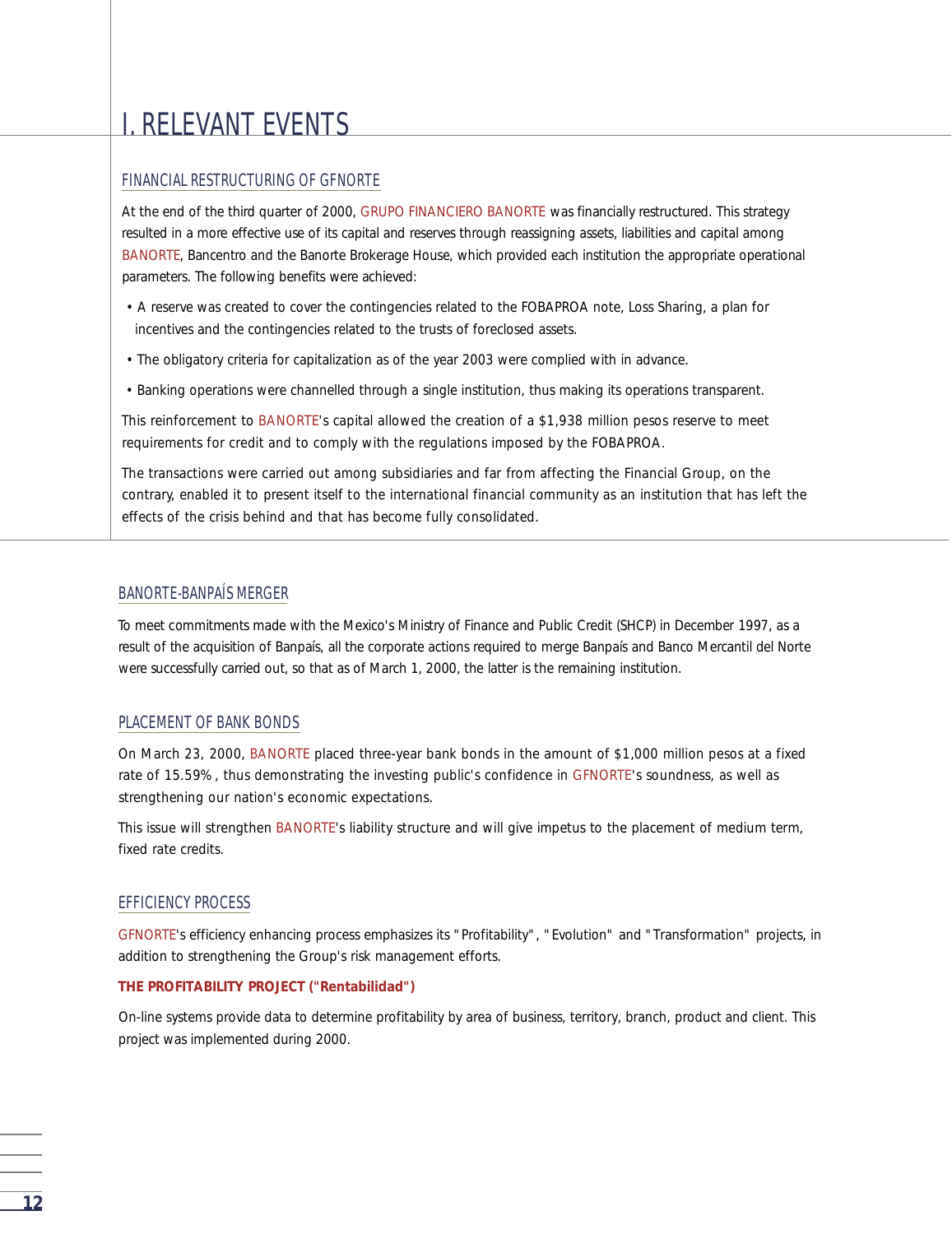#### **THE EVOLUTION PROJECT ("Evolución")**

The Evolution Project consists of automating the branches' on-line operations, ensuring the security of the process, reducing operating expenses and allowing the branch network to implement a more business-oriented approach.

#### **THE TRANSFORMATION PROJECT ("Transformación")**

The objective of the Transformation Project is to structure and implement a new credit process to efficiently manage internal operations based on reliable information, for the purpose of controlling profitability and level of risk.

#### **THE RISK MANAGEMENT PROJECT ("Administración de Riesgo")**

To uphold the best international practices, GRUPO FINANCIERO BANORTE has made significant investments in the development of methodologies, models and systems for managing credit and market risks, thus complying with the risk management regulatory requirements established by Circular 1423 of the National Banking and Securities Commission.

#### NEW GFNORTE ORGANIZATIONAL STRUCTURE

As part of the process of consolidation and efficiency implemented by GRUPO FINANCIERO BANORTE, it restructured its operations in October 2000 to achieve three basic objectives:

- 1. Reduce the number of general direction offices directly reporting to the Group's General Direction, which will facilitate participation in relationships with the nation's governmental authorities, as well as with future investors.
- 2. Integrate specialized business and territorial offices into a chain of reporting to enable them to perform their merchandising activities with greater synergy and efficiency.
- 3. Ensure that the levels of service provided by the corporate support and control areas meet the requirements of the business areas and the territories.

#### STOCK OPTION PLAN FOR TOP MANAGEMENT

In October 2000, a stock option plan was established for acquiring GRUPO FINANCIERO BANORTE, S.A. de C.V. shares for the 24 highest ranking executives, in order to retain the key officers, promote the optimization of the value of the stock and attract new executives.

#### CONVERTIBLE SUBORDINATED DEBT

On December 7, \$425 million pesos in convertible subordinated debt were converted to GFNORTE 97 capital at the obligatory conversion price of \$13.172 pesos, in which 487,123,948 shares remain in circulation as of December 11, 2000, representing a 5.22% dilution with respect to the shares in circulation as of September 30.

This operation was carried out using the form of conversion approved by the General Extraordinary Stockholders' Meeting and the General Meeting of Debentures Holders convened on November 21, 2000.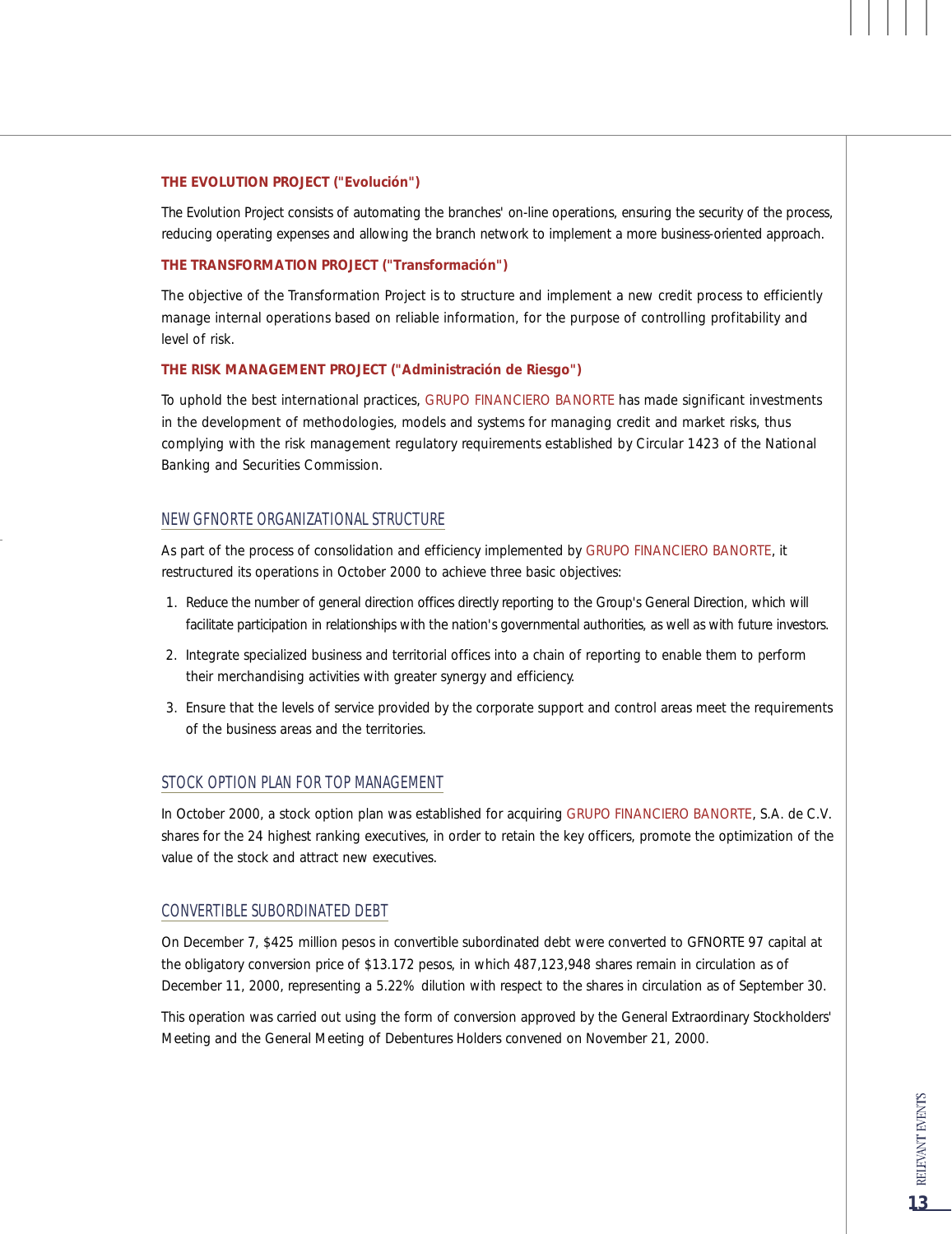# II PILLARS OF THE ORGANIZATION

## **FOCUS ON CLIENTS**

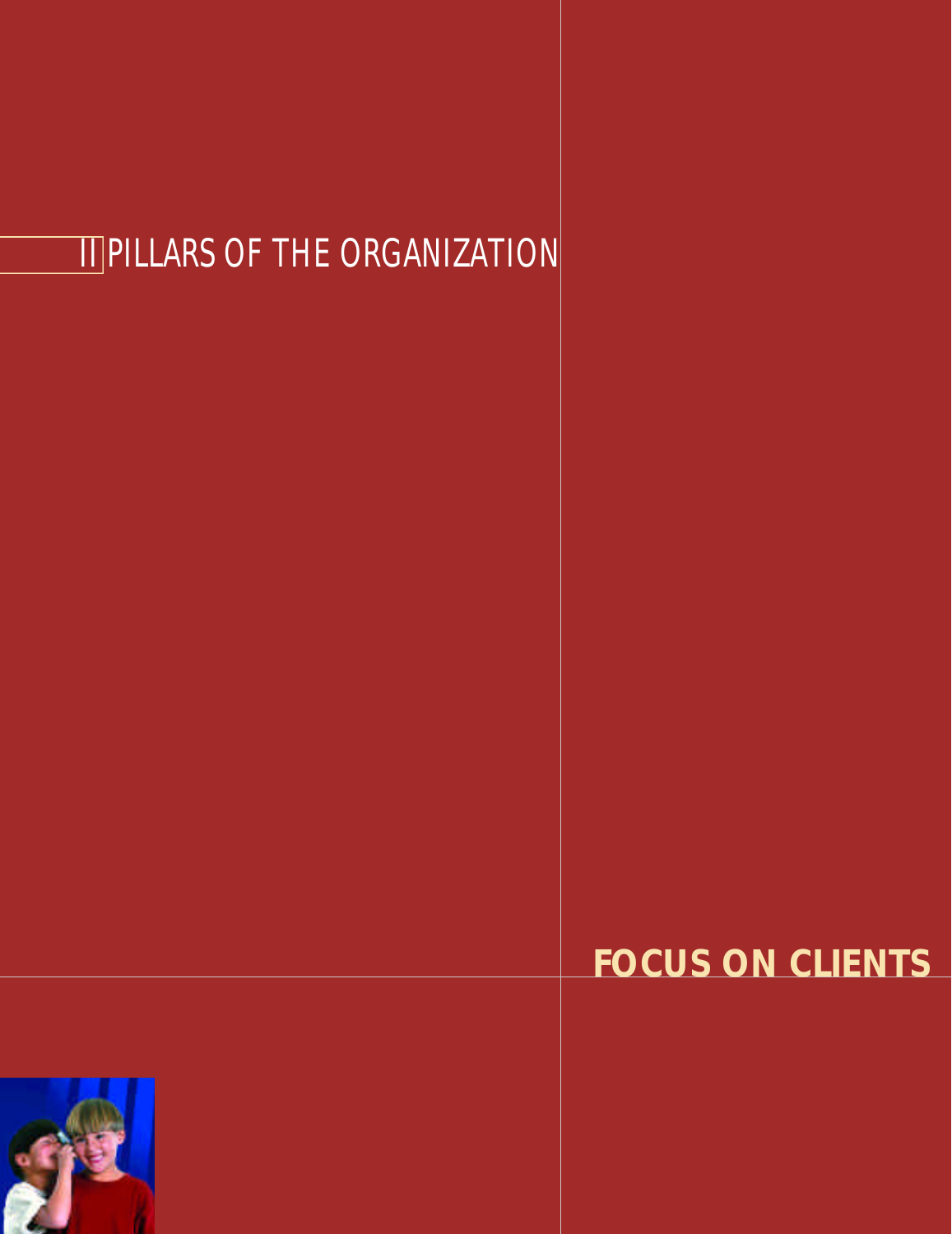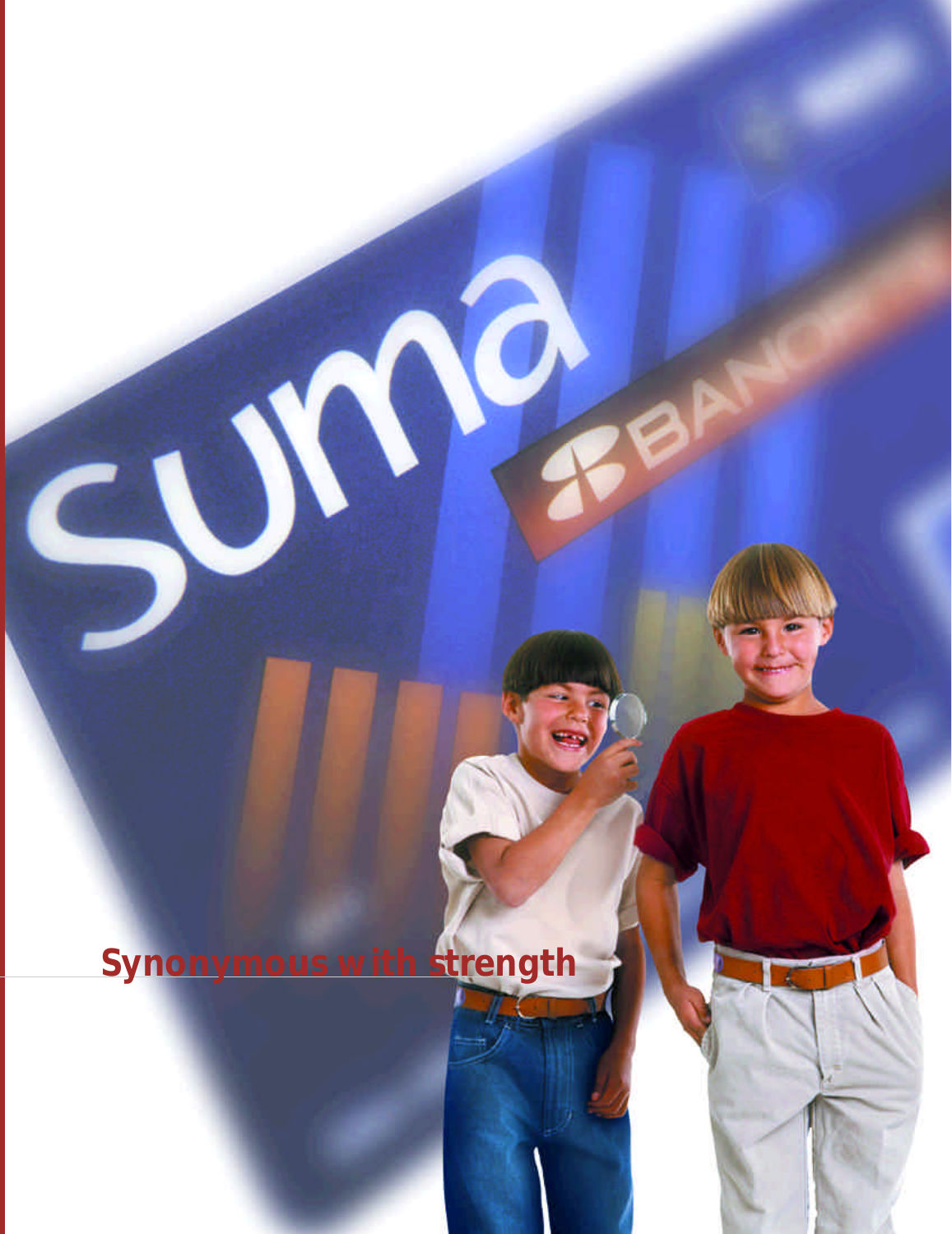#### MARKETING

In the year 2000, the banks operating in Mexico began allotting resources to integrate and consolidate their structures using a marketing approach to gain in-depth knowledge on final consumers, so as to understand their needs, the importance of segmenting the banking market was stressed in order to channel supply towards the type of value and services Mexican consumers seek. This changed the public's perception of the Banking field's image, as well as their expectations for the Sector. In addition, bankers increased their efforts and recourses aimed at the country's different social levels.

Four years ago BANORTE became the pioneer in forming a group of marketing professionals, that directed its efforts towards creating an image for BANORTE and positioning the brand as an umbrella, all of which were based on the institutional strategy, as well as the strategy for each product, with promotional and communications support.

#### **SUMA**

SUMA has positioned itself in the mass market of savers and in three years has consolidated itself as one of the most competitive savings products. Via its marketing strategy, SUMA has obtained a 5% market share in two years, in a segment where Spanish banks are aggressive competitors.

The consolidation of SUMA has created a sound and real foundation for BANORTE, by attracting the low-income social segments to using banks (55% of the country's total population), a market that only five years ago was not active as consumers in the Banking Sector.

SUMA is supported by a Promotions Strategy that offers an attractive option to this segment of savers with monthly lotteries designated as "Save, Increase and 'Sum in' a (peso) Bill" ("Ahorra, Incrementa y Súmate un billete") and has achieved a 127% growth in the average balance and a 7% market share in 3 years.

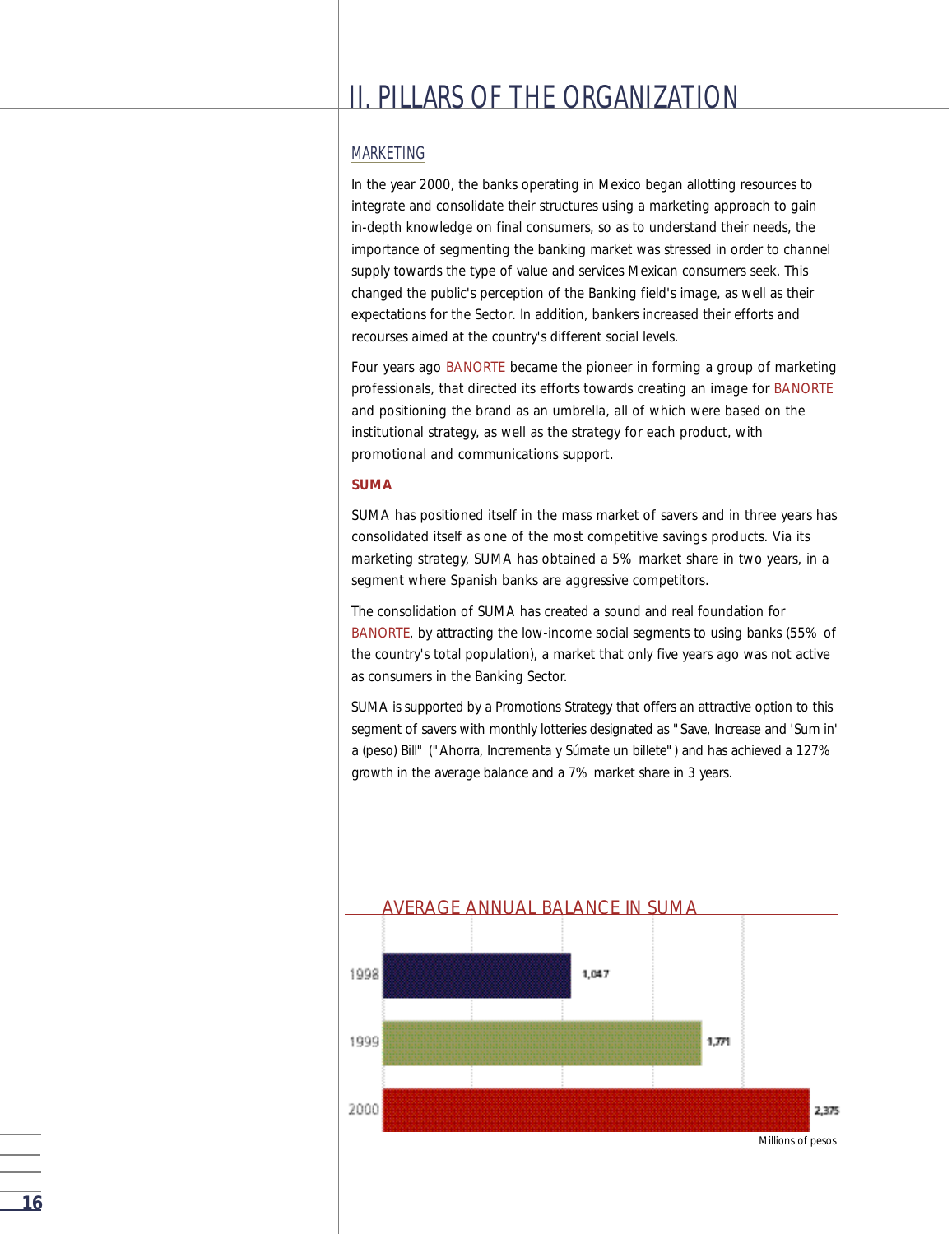

*Millions of pesos*

*\*From Ps\$400,000 to Ps\$1,600,000, it was launched in September 2000. \*\*IMANORTE was launched in September 1999.*

#### **TERM INVESTMENTS**

IMANORTE entered the Term Investments market segment following an aggressive advertising strategy that clearly and precisely communicated the value of the product: the yield from interest rates.

IMANORTE is aimed at a high-level investor segment, oriented towards seeking the best yield on their money in a given term. IMANORTE PLUS was launched in September 2000, expanding the level of investments to amounts over \$400,000 pesos, increasing the balance of \$940 million pesos to reach a total of \$6,089 million pesos in IMANORTE deposits.

#### **INSURANCE**

BANORTE launched a campaign strategically designed to position Banorte-Generali Insurance in the minds of consumers and consolidate the sales of auto, life and home insurance through the branch network.

The advertising investment consolidated the insurance sales strategy with a sense of institutional communications.

#### **PROMOTIONAL PLANS**

Promotional plans are instruments aimed at specific points of sale, providing special support to optimize promotional resources, producing results that translate into solid medium and long-term business.

These plans were put into effect in 2000 with "Autoestrene" (Drive a New Car), a strategic BANORTE product in the automotive financing market. Each Territory implements these promotional models through a local promotional strategy for unlimited time periods and with promotional resources that support the car dealers' business, achieving a dominant presence in this market.

BANORTE generates tactical and modular support through this type of Promotional Plan, that enables the Territorial Direction Offices to adapt it to different key sales products in an aggressive and timely manner.

**BANORTE consolidated its position as "The Strong Bank of Mexico" in the year 2000 by strategically focusing its marketing activities.**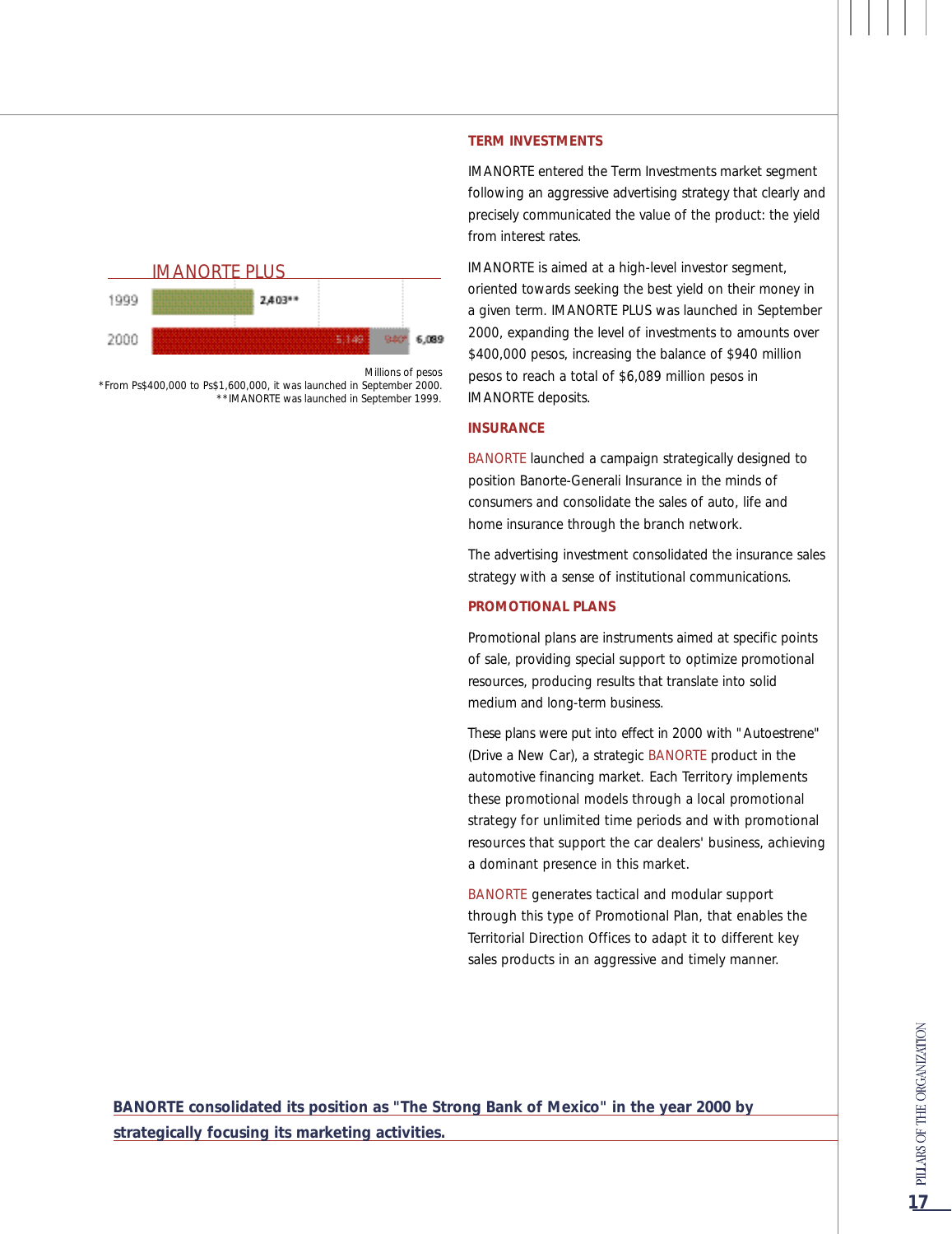#### HUMAN RESOURCES

**As of the 2000 year end closing, GFNORTE had a staff of 11,284 full-time and external professionals, 81% of whom work in the Banking and Auxiliary Organizations Sector.**

#### Banking & Credit Auxiliaries 10.062 9.135 9.172 Long Term Savings 842 1,619 1,729 Brokerage House 337 387 383 **GFNORTE 11,241 11,141 11,284 Sector 1998 1999 2000** FULL-TIME EMPLOYEES AND EXTERNAL PROFESSIONALS<br>Sector 1999 1999

#### **ORGANIZATIONAL ENVIRONMENT**

BANORTE has achieved a prestigious name and image in the market as a sound and successful institution, where a cordial and harmonious internal atmosphere prevails. This was determined through an opinion poll conducted among employees, in which the questions related to identity received the high mark of 80 in a 100 point scale. Areas of opportunity were detected in the internal equity and recognition aspects, so that institution-wide programs were developed to improve these areas of critical importance to employees. The year 2000 index of voluntary employee turnover was 6.5%, one of the lowest in the market.

#### **TRAINING AND COMMUNICATIONS**

BANORTE is committed to training as the principal tool in its employees' development, providing a total of 406,033 hours of training during the year, the equivalent of 5.6 days per employee, mainly focused on the certification of key positions in five specific areas: sales, management capabilities, banking products and services, credit analysis and regulations.

In addition to traditional training methods, BANORTE has integrated advanced communications systems, such as the Integral Banorte Communications (CIB), based on a satellite signal that simultaneously reaches 85 different receiving points nationwide.

#### **COMPENSATION**

In 2000, BANORTE implemented an integral variable compensation system focused on profitability. This plan benefited both branches personnel as well as executives in every area and includes quarterly and semestral payments to motivate the personnel's efforts in achieving objectives.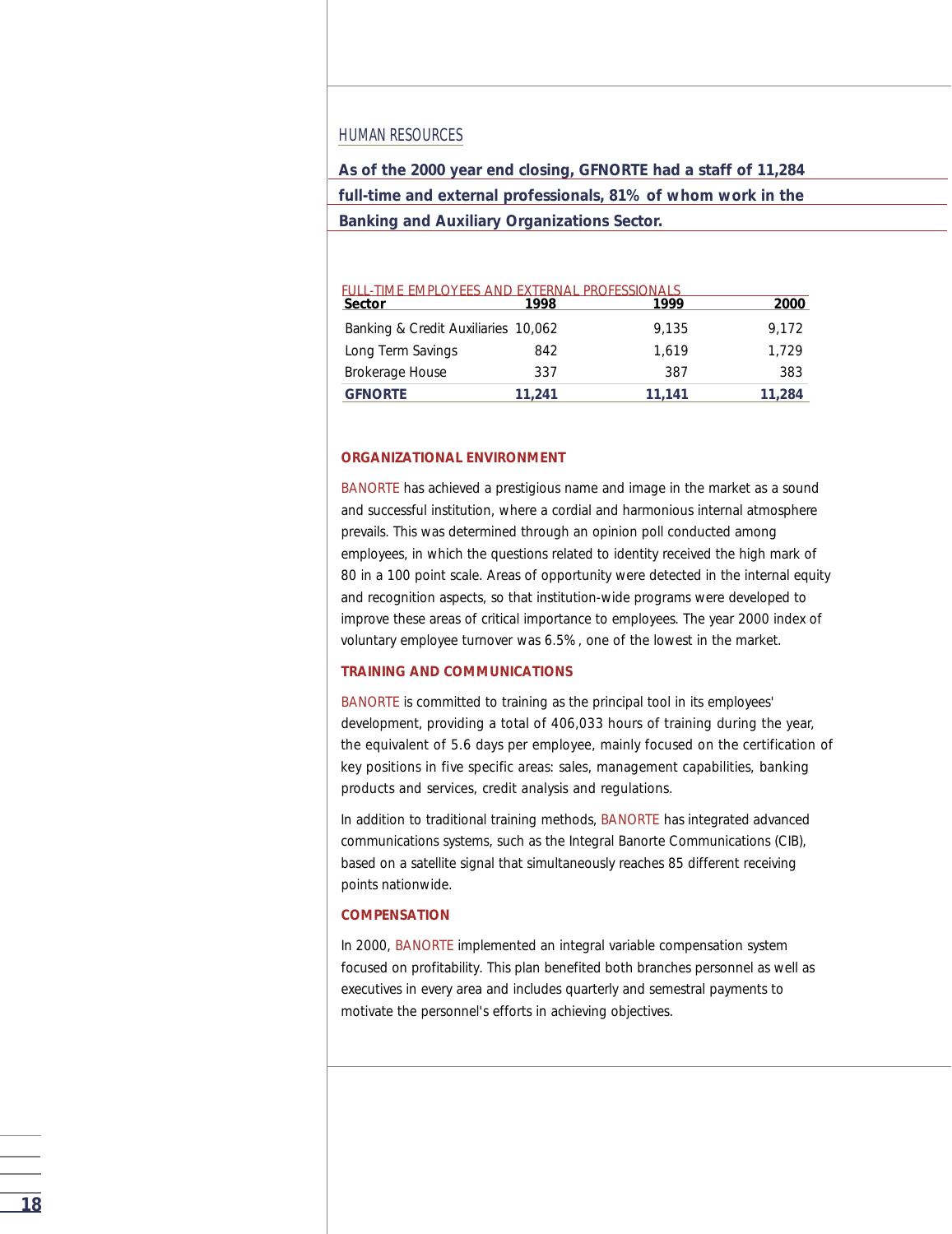#### **TECHNOLOGY**

In the process of enhancing its customer service, developing competitive advantages and increasing its value, BANORTE has used technology, making important investments in technological architecture, including telecommunications networks, delivery channels, business systems, control, executive information and systems administration platforms. Thus, BANORTE has provided its clients with one of the most modern platforms in the Mexican Financial System.

#### **TELECOMMUNICATIONS**

The Group's telecommunications network has the capacity to support all its business units and clients with voice mail, data and video services, through a high capacity topology and redundancy built on optic fiber rings and cutting edge technology.

The main characteristic is its high level of availability that allows operating the delivery channels and branches at high continuity levels, as well as processing our clients' financial transactions integrated into the internet institutional culture. The automatic teller machine network has the additional support of transactional switches, that together comprise the technological platform of our Electronic Banking system.

The Call Center Banortel mainly uses the telecommunications network to automatically serve those clients that have subscribed to this delivery medium.

#### **INFORMATION SYSTEMS**

The BANORTE Data Warehouse works with Microstrategy, DSS Agent tools and integrates information on deposits, placement and transactions in the various service delivery media, in addition to the DSS Broadcast and DSS Microstrategy Web tools. This Data Warehouse generates practically all the Group's information related to operations and processing in an integral and timely manner. Currently, 16,000 different electronic reports are generated monthly for the various areas of business, support and control.

BANORTE constantly updates its products' systems of Deposits (Alltel Information Systems), Credit, Accounting and Control (SAP), Trust, Leasing and Factoring, Human Resources (Meta 4) and Risk Control (Algorithmics), among others.

#### **TECHNOLOGICAL PLATFORM**

GFNORTE's technological platform supports the growing number of transactions offered to its clients, at a high level of reliability, due to the fact that it is comprised of powerful central computer systems with processing capabilities of approximately 660 million instructions per second, backed up by high speed communications controllers for accessing and the most advanced equipment for information storage and back-up.

To guarantee its clients' service and the security of its operations, BANORTE has established a recovery plan in the event of disaster, through SunGard Incorporated, located in Philadelphia, Pennsylvania, U.S.A.

| Year                        | 998 | 1999 | $\sim$ $\sim$ $\sim$<br>JOO |
|-----------------------------|-----|------|-----------------------------|
| Transac <sup>t</sup><br>. ט |     | ے ت  |                             |

*Millions of transactions*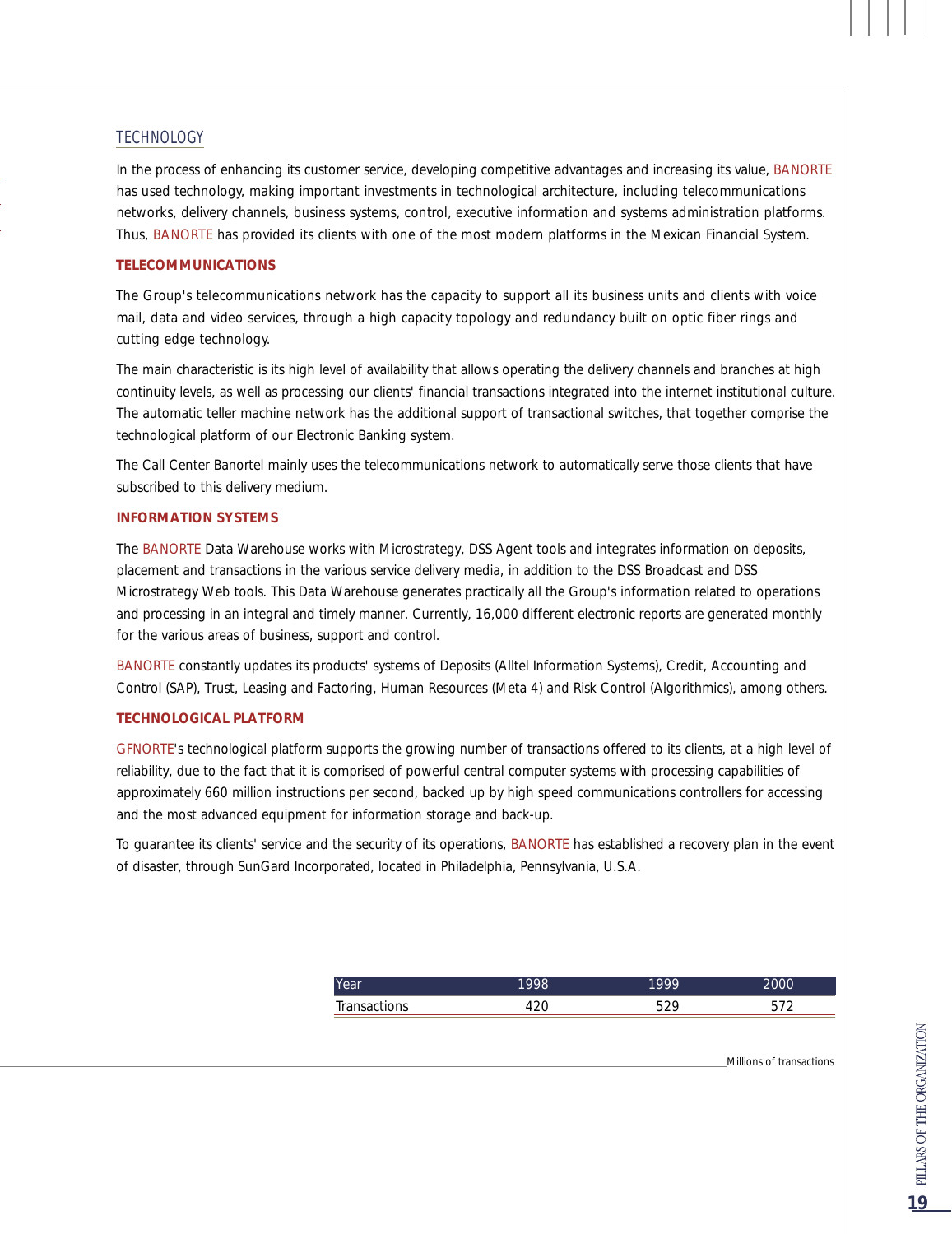

## **TECHNOLOGY**

# **III** DISTRIBUTION CHANNELS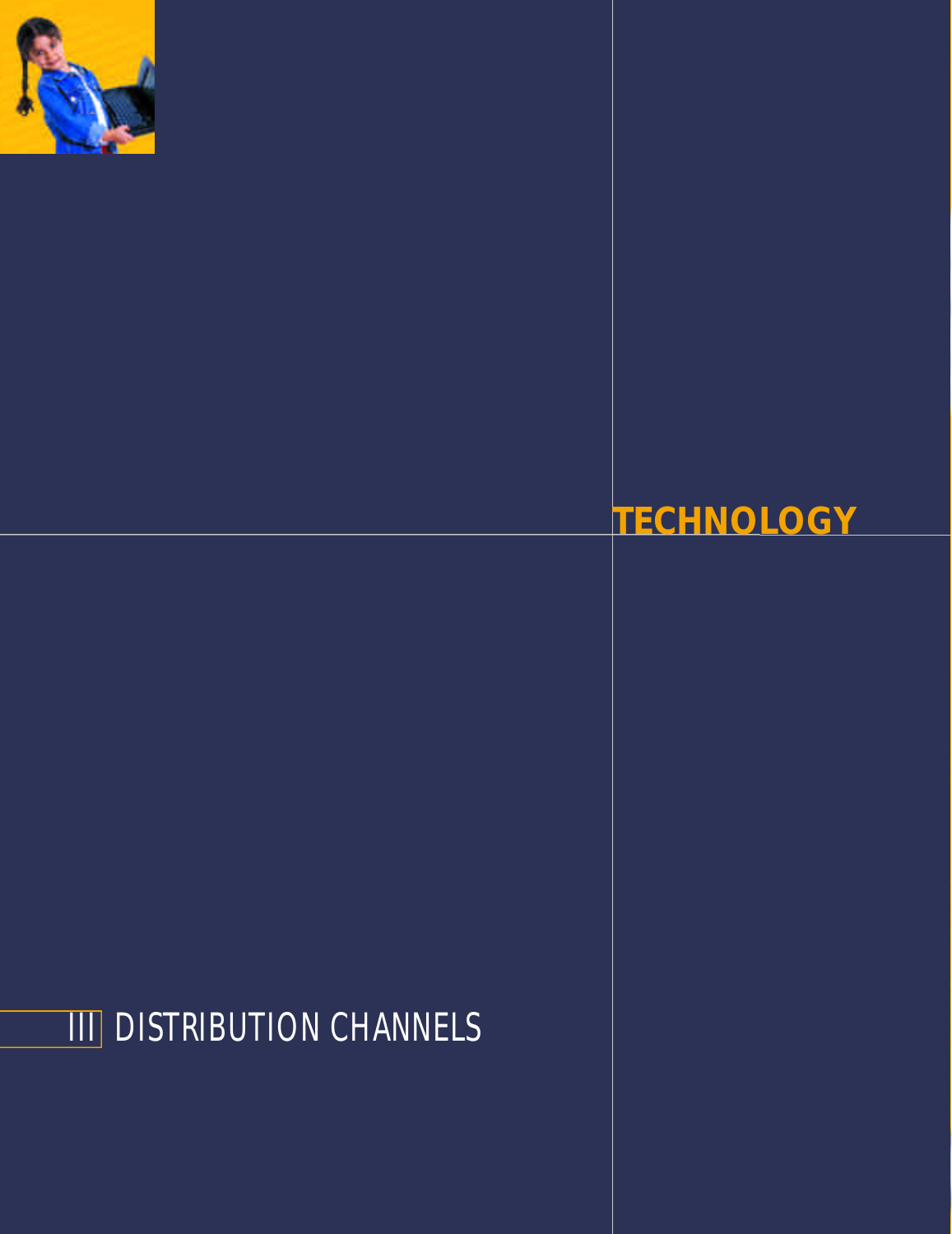## **Evolution towards the future**

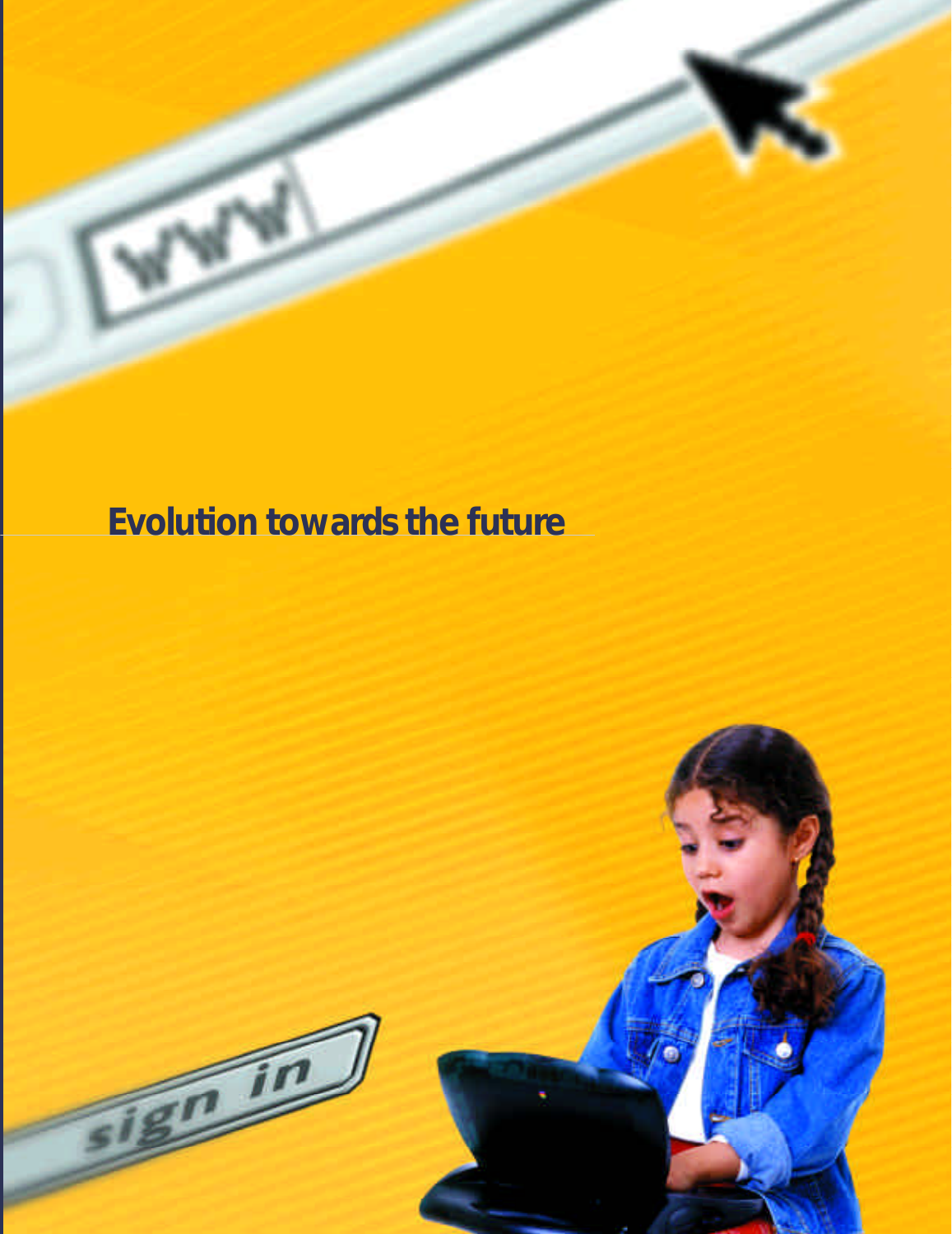### III. DISTRIBUTION CHANNELS

**In order to ensure quality service, BANORTE has developed a technological infrastructure to meet its clients' different financial requirements through various distribution channels that BANORTE has created through the Branch Network, Electronic Media, Call Center Banortel and Internet.**

#### BRANCH NETWORK

At the end of 2000, BANORTE had 452 branches, equivalent to 5.9% of the national market, placing it 6th in the Mexican Banking System.

The number of branches has remained virtually stable and an important effort was made towards the profitability of the BANORTE Branches Network during the year.

#### AUTOMATIC TELLER MACHINES

As of the 2000 year end closing, BANORTE had 1,434 ATM's, an 8.2% share of the national market, through which over 100 million transactions were made.

#### POINT OF SALE TERMINALS (POS)

Based on profitability criteria, BANORTE consolidated 9,037 terminals and handled 6.5 million transactions in 2000.

#### CALL CENTER BANORTEL

Over 10 million calls were processed in 2000 (23% more than the previous year), 81% of which were handled automatically, with an average response time of 8 seconds.

Part of the strategy to promote the use of this channel consisted of incorporating such services as the payment of utilities, transfers between accounts and loyalty programs.

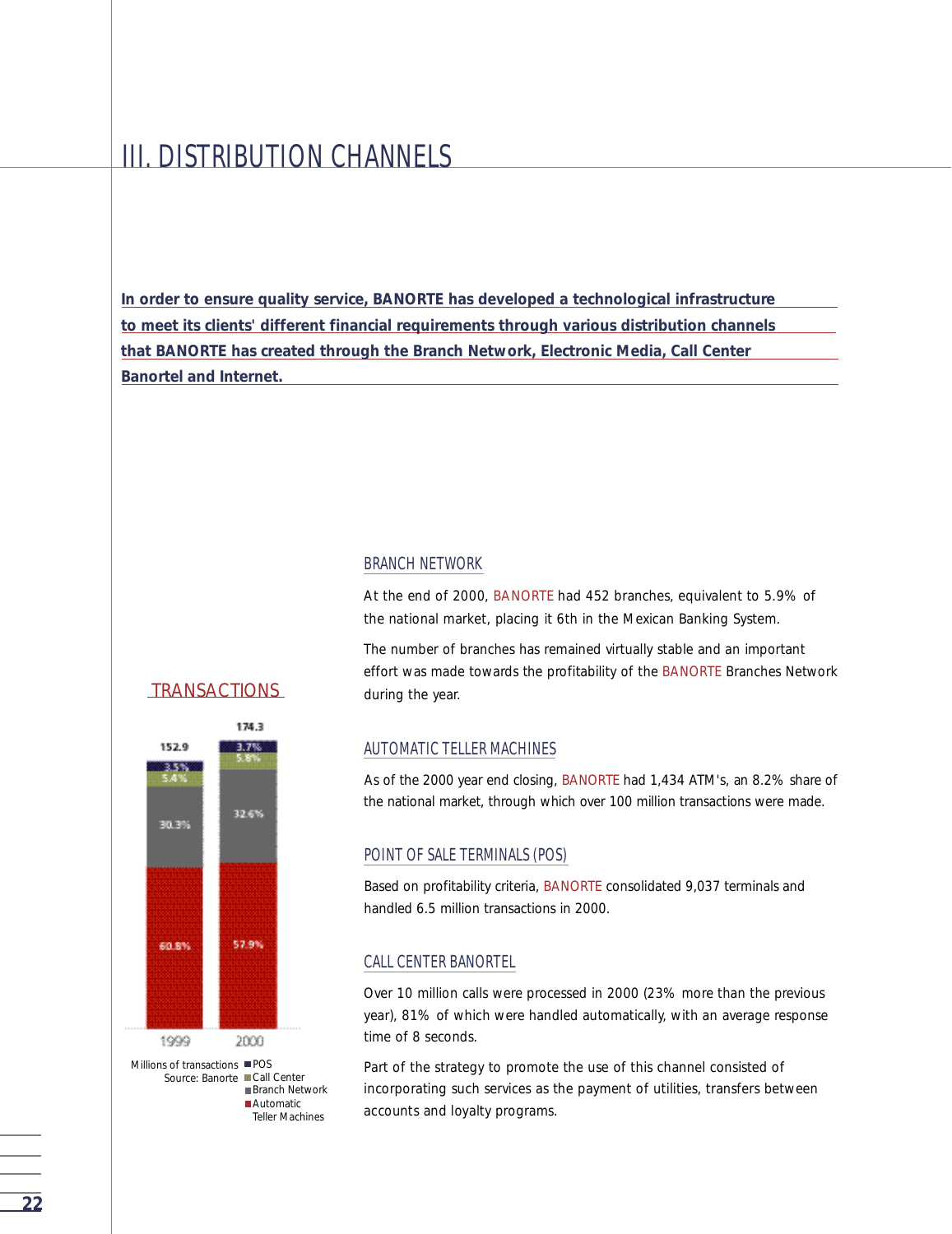



*Average monthly transactions*

#### BANORTE ON THE INTERNET

With respect to financial services via the internet, GFNORTE has effectively responded to market requirements with its www.banorte.com portal.

In 2000, new versions of the "Banorte Financial Services Portal" and of all the companies' transactional systems were launched, incorporating advanced security and operational mechanisms.

In addition, and to obtain financial and p roduct information, transactions can be made at www.banorte.com, ranging from receiving information on accounts and movements at any time, to executing complex interbank transactions or trading stock.

The new internet version of "Banorte in Your Company" enables companies to make peso transfers from any computer to accounts in other Mexican banks, purchase dollars to be

remitted abroad, make inquiries about payments received at the teller windows at the BANORTE point of sales terminals, in addition to distribute the payroll, paying taxes or investing surplusses in the money market.

Because of their security and versatility, the mechanisms for paying for services via the internet are used more everyday and are additional detonators of the growth and acceptance of BANORTE's financial services on the internet.

Investments were made in internal projects and GFNORTE capitalized on trade alliances with specialized companies. In the medium term, the e-business strategy will lead to achieve the optimum balance between distribution channels, creating new products and driving efficiency through the transformation of internal operating processes.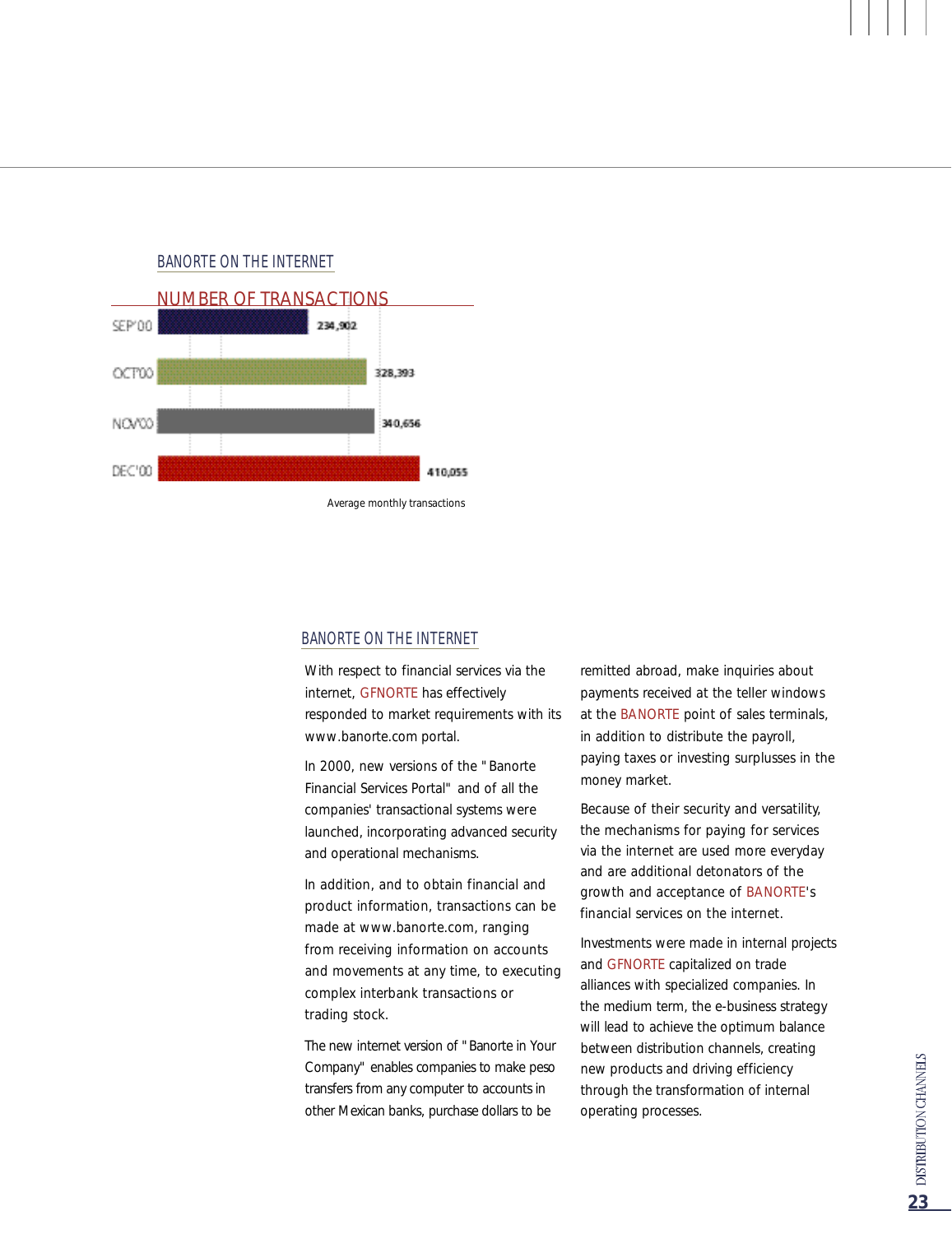## IV BUSINESS TRANSACTIONS AND RESULTS

## **EFFICIENCY**

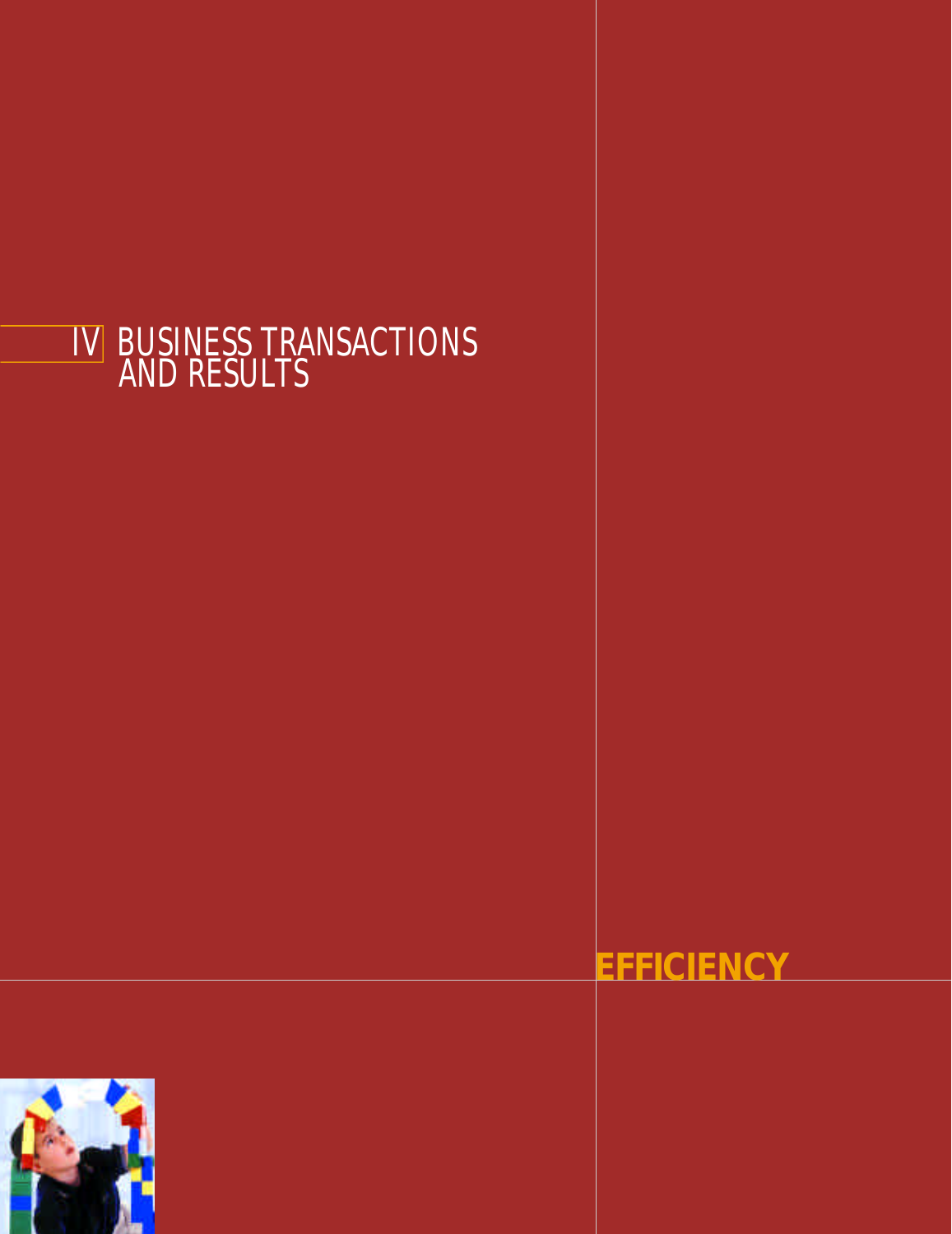# **A guarantee of soundness**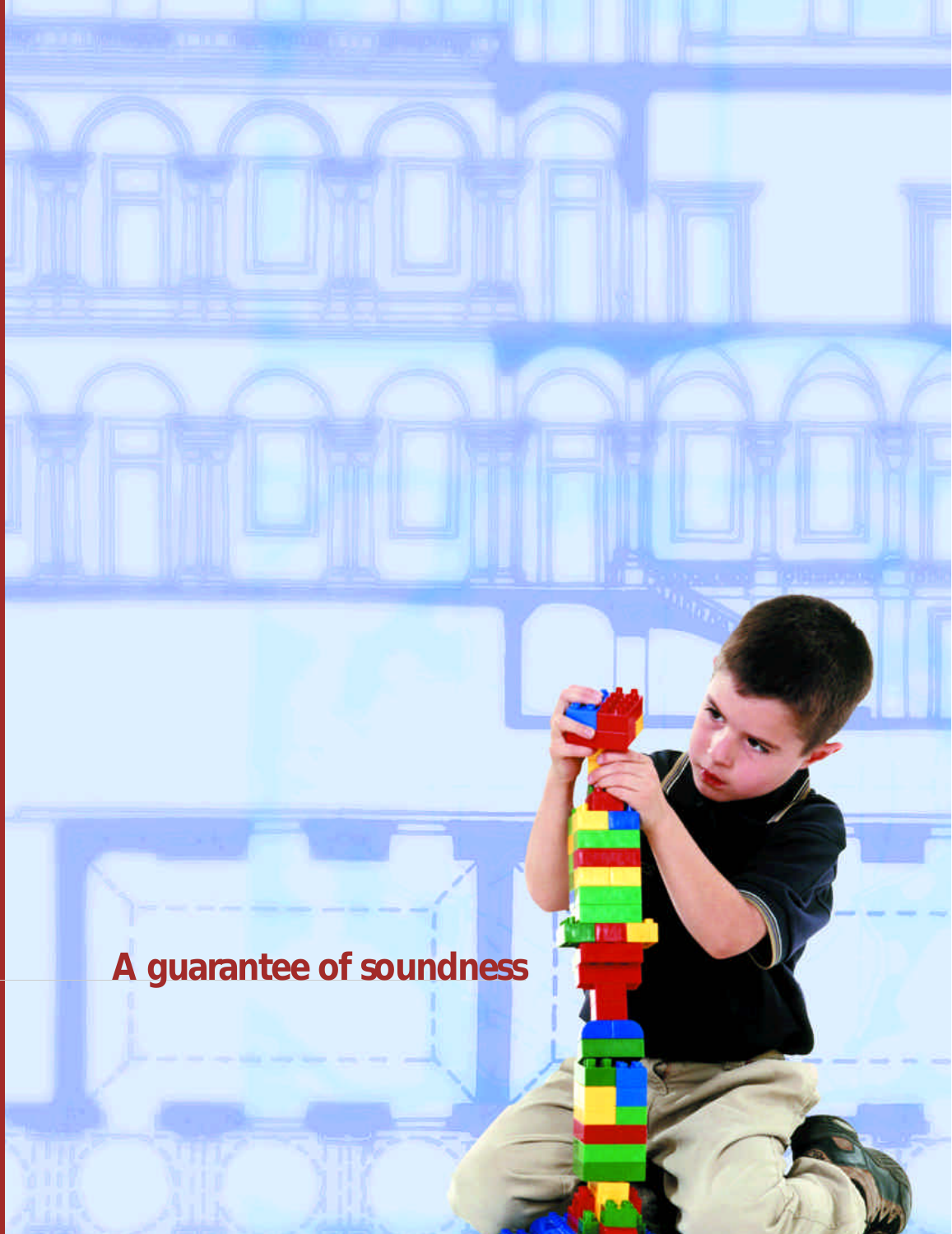## IV. BUSINESS TRANSACTIONS AND RESULTS

#### STRATEGY FOLLOW-UP

The GFNORTE Banking Sector dealt with the trend to lower interest rates and the predicted reduction of IPAB income with a strategy that consisted of:

- An improvement in the mix of deposits and an increase in the volume of resources obtained and credits placed.
- An increase in non-financial income and income from the business unit of Recovery Banking.
- A reduction of non-financial expenses.

The follow-up of this strategy has generated results that have been acclaimed by international analysts. This strategy will continue to be followed in 2001.

#### BANKING SECTOR

#### **MARKET SHARE**

After experiencing significant growth in the 1996 to 1999 period, BANORTE initiated a consolidation stage in 2000 focussing its actions more on quality than the volume of clients and stressed the placement of credit, with a focus on profitability.



*Source: A.B.M.*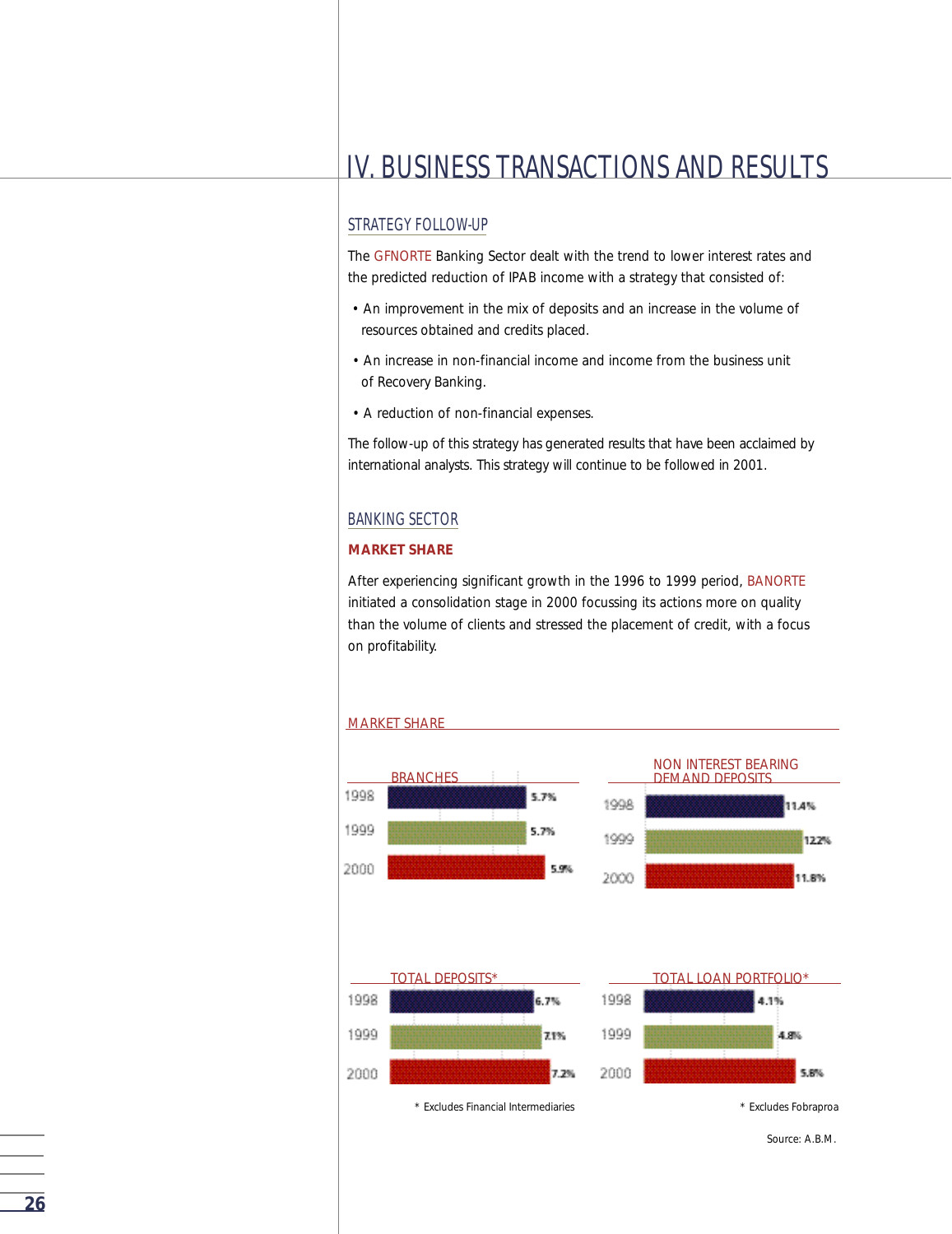#### **DEPOSITS AND LOAN PORTFOLIO**

#### **Deposits**

Non interest bearing demand deposits as of December 2000 rose to an average of \$9,866 million pesos, 24% higher than the previous year, so that BANORTE has kept its leading position in the market of non interest bearing demand deposits per branch, with an 11.8% market share in this item.

With the enhanced quality of accounts, overall deposits in the Banking Sector reached \$112,769 million pesos, a 14% increase over the 1999 year end closing.

| <b>BANKING SECTOR DEPOSITS</b> |          |           |           |
|--------------------------------|----------|-----------|-----------|
| Item                           | Dec'99   | Dec'00    | Variation |
| Demand deposits                | \$20,373 | \$23,038  | 13%       |
| Investments                    | 11,856   | 11,173    | (6%)      |
| <b>Dollars</b>                 | 6.936    | 8.055     | 16%       |
| <b>TRADITIONAL</b>             | 39,165   | 42,266    | 8%        |
| <b>MONEY MARKET</b>            | 39,196   | 48,152    | 23%       |
| FINANCIAL INTERMED.            | 20,931   | 22,350    | 7%        |
| <b>OVERALL DEPOSITS</b>        | \$99,292 | \$112.769 | 14%       |

*Average balances in millions of pesos* 

#### **Loan Portfolio**

As a fundamental part of its strategy to fully develop essential intermediation activity, BANORTE has actively but prudently promoted the placement of credit, so that in December 2000 it achieved an average of \$27,690 million pesos in its current loan portfolio, a growth of \$6,361 million pesos in 2000.

In turn, past due loans decreased 13% in the year as a result of recovery efforts, which enhanced the quality of the Group's assets.

| <b>BANKING SECTOR LOA</b>            |          |          |           |
|--------------------------------------|----------|----------|-----------|
| Item                                 | Dec'99   | Dec'00   | Variation |
| Current loan portfolio               | \$21,329 | \$27,690 | 30%       |
| Past due loan portfolio              | 4.777    | 4,163    | (13%)     |
| COMMERCIAL                           |          |          |           |
| <b>LOAN PORTFOLIO</b>                | 26,106   | 31,853   | 22%       |
| SUPPORT PROGRAMS                     | 1,110    | 915      | (18%)     |
| <b>FOBAPROA NOTES</b>                | 58.290   | 54,562   | (6%)      |
| <b>TOTAL LOAN PORTFOLIO \$85,506</b> |          | \$87,330 | 2%        |

*Average balances in millions of pesos*

#### **FINANCIAL MARGIN**

In the year 2000, the financial margin was \$4,073 million pesos, a figure 6% nominally lower than the corresponding amount at the 1999 year end closing. The fall in the prime Cetes interest rate averaged 29% for the year, equivalent to 6 percentage points. This decrease was compensated by the growth of the loan portfolio and deposit volumes, as well as an improvement in the mix of the latter.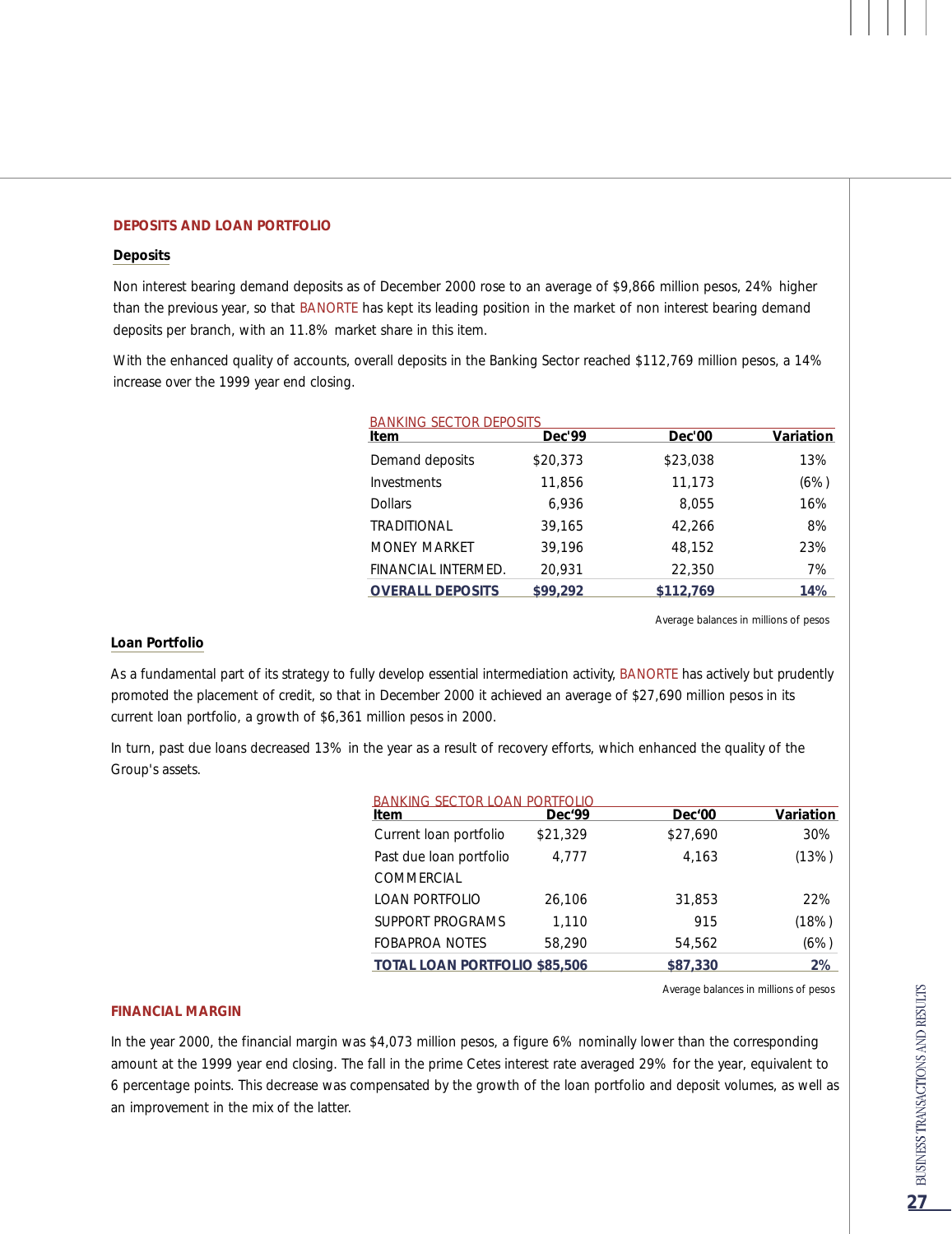

#### **BUSINESS SEGMENTS**

To fully meet clients' specific needs, BANORTE has assembled its different financial products and services into 5 major business segments that report to the main offices of BANORTE's 6 national territories.

#### **Commercial Banking**

In order to offer an increasingly attractive portfolio of products and services, based on the knowledge of market preferences, product packages have been developed in each segment, to address clients' specific needs through our Retail, Personal Banking and Pymes.

Intense promotional efforts were made to place both consumer credits (Automotive, Mortgage, Credit Card, Payroll and Durable Consumer Goods), as well as commercial credits, in addition to implementing parametric credit authorization processes in the branches.

Based on criteria oriented towards collections for transaction, the reduction of operating costs and timely and personalized service, impetus was given to service in every delivery channel: Branches, Banortel, Automatic Teller Machines, Point of Sale and internet.

#### **Corporate Banking and International Business**

Corporate Banking was consolidated in 2000 as an area capable of generating integral financial solutions for its clients.

Corporate loan portfolios and securities grew 36% in 2000, in the order of \$10,348 million pesos. An important fact of note is that 88% of this loan portfolio is rated at the "A" risk level by the National Commission of Banking and Securities.

Moreover, the International Business Area, in addition to retain the international ISO 9002 rating, has effected various strategic alliances to develop new foreign commerce products and services to provide enhanced support to the Financial Group clients.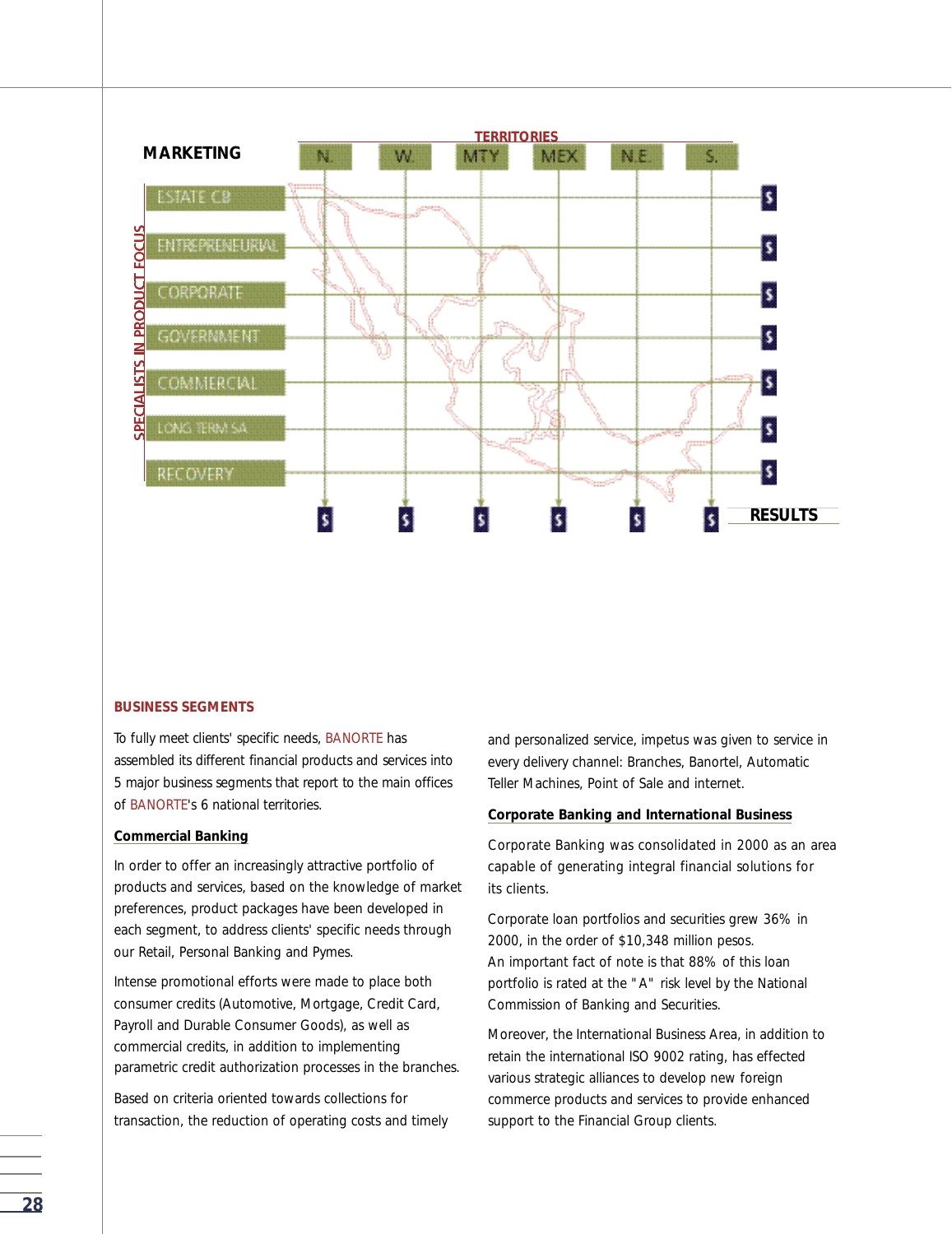#### **Entrepreneurial Banking**

Via Entrepreneurial Banking, BANORTE develops and provides specialized services comprised of: Trust services, that administers \$36,163 million pesos in estates; Promotion Funds, where the Credi-Activo product has positioned it as the market leader with year-end balances of \$1,125 million pesos and 2,764 clients have been granted credits; Agriculture and Livestock with a portfolio of \$2,057 million pesos and Pymes, where the funds amount to \$8,490 million pesos and there are 494 clients.

This area also includes the Factoring, Warehousing and Leasing financial products and services.

#### **Government Banking**

BANORTE's Government Banking has earned a reputation with its clients for personal attention and its acumen for providing services and products to the federal sector, state financial institutions, decentralized organizations and para-state enterprises, as well as being an important generator of business for the other GRUPO FINANCIERO BANORTE banks and companies.

The client base has increased and become more diversified, with a 28% growth in deposits compared to 1999 and representing 9.2% of total demand deposits in GFNORTE's Banking Sector in 2000.

#### **Recovery Banking**

The results in the Recovery Banking area were a very significant factor in the generation of GFNORTE's profits in the year 2000.

By year end, the total assets administered reached \$57,317 million pesos, including \$17,300 million pesos of the Serfin bank's past due loan portfolio and \$8,587 million pesos of its own risk loan portfolio. Of these total assets, \$5,561 million pesos were recovered during the year and it should be noted that \$4,738 million of pesos of the former figure were collected in cash, equivalent to 85% of the total recovered.

| RECOVERY OF FUNDS IN 2000 |               |       |  |
|---------------------------|---------------|-------|--|
|                           | <b>AMOUNT</b> | ℅     |  |
| CASH                      | \$4,738       | 85%   |  |
| <b>FORECLOSURES</b>       | 794           | 14%   |  |
| <b>OTHERS</b>             | 29            | $1\%$ |  |
| <b>SUBTOTAL</b>           | \$5,561       | 100%  |  |

*Millions of pesos*

The successful conclusion of the "Final Point" (Punto Final) and "Banorte is More Than a Final Point" (Banorte es más que Punto Final) mortgage programs should be stressed, through which 1,926 cases were resolved, involving a total loan portfolio of \$1,468 million pesos. In addition, the "Now Banorte is with You" program was launched in the fourth quarter, that resolved 433 cases, totalling \$421 million pesos, with 1,242 cases still in process for a total of \$732 million pesos.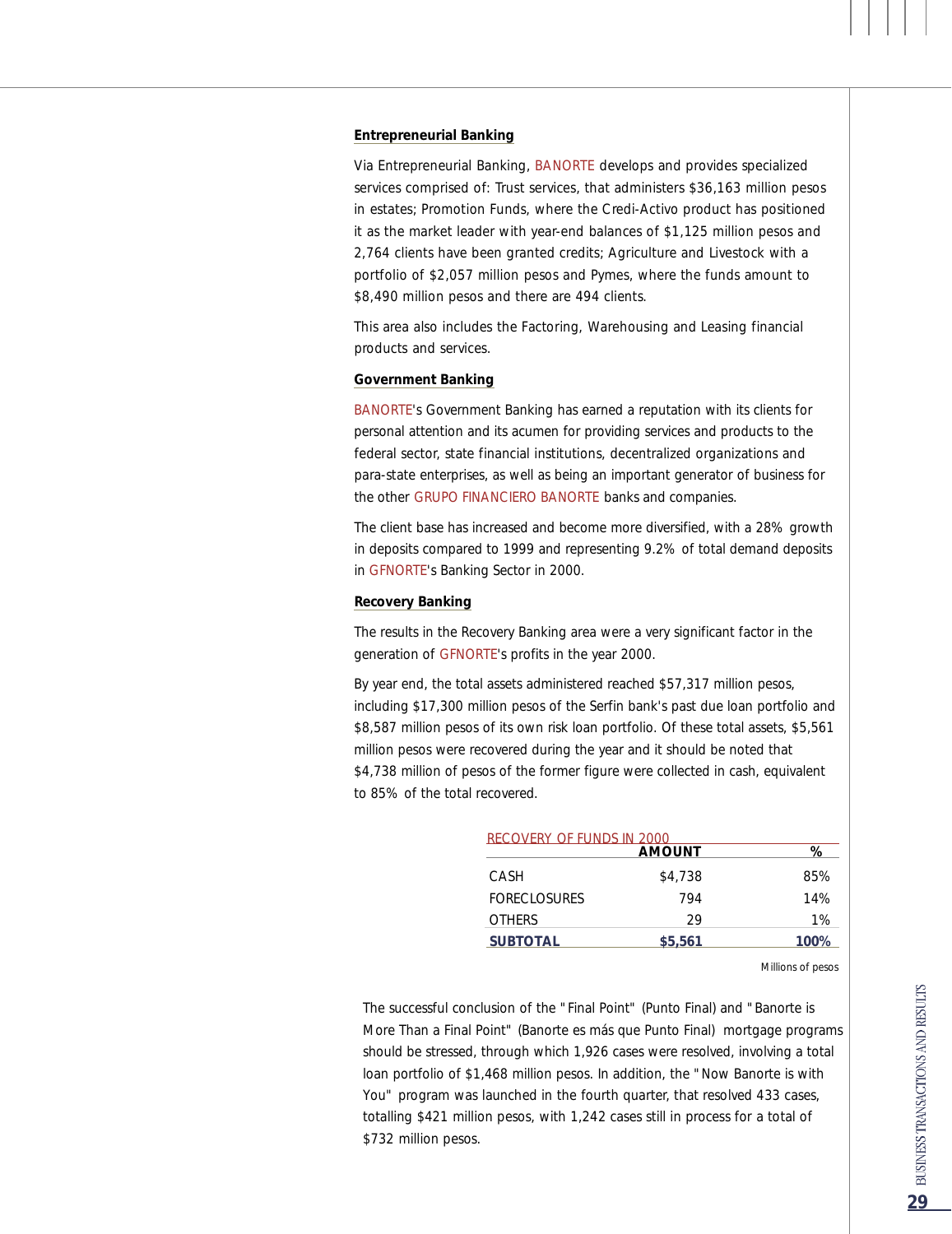In late 2000, GFNORTE participated in a bidding for mortgage loans and acquired a new \$2,691 million pesos package, designated as "Meseta", comprised of 19,253 Banca Serfín loans to low-income clients, 66% of which consists of the balance in effect.

BANORTE paid \$621 million pesos for this package, only 1% higher than the closest bidder and expects to obtain benefits in the order of \$30 million pesos the first year the recovery process commences.

#### LONG TERM SAVINGS SECTOR

Long Term Savings Sector is becoming an increasingly important one for GFNORTE and will continue to do so, in view of the increasing volume of clients, funds administered, premiums sold, technical reserves, as well as the fact that this is an excellent medium for realizing the crossed sale of the Group's products and services.

#### **AFORE**

In 2000, the Afore Banorte-Generali obtained 230,082 new affiliates, 43% more than in the previous year, which brings the total of clients to 1,581,460, comprising 8.9% of the national market, so that the bank retains its 7th place ranking.

The funds administered increased 62% in the year 2000, reaching a total of \$8,741 million pesos. From the first, the Siefore Banorte-Generali has held second place for accumulated yields generated in workers' funds.

Afore Banorte-Generali offers one of the highest rates of nominal accumulated income in the industry; while its collections commission plans is among the lowest. It also has an internet portal, www.banorte-generali.com.mx, which provides information on affiliates' individual accounts.



*Millions of pesos*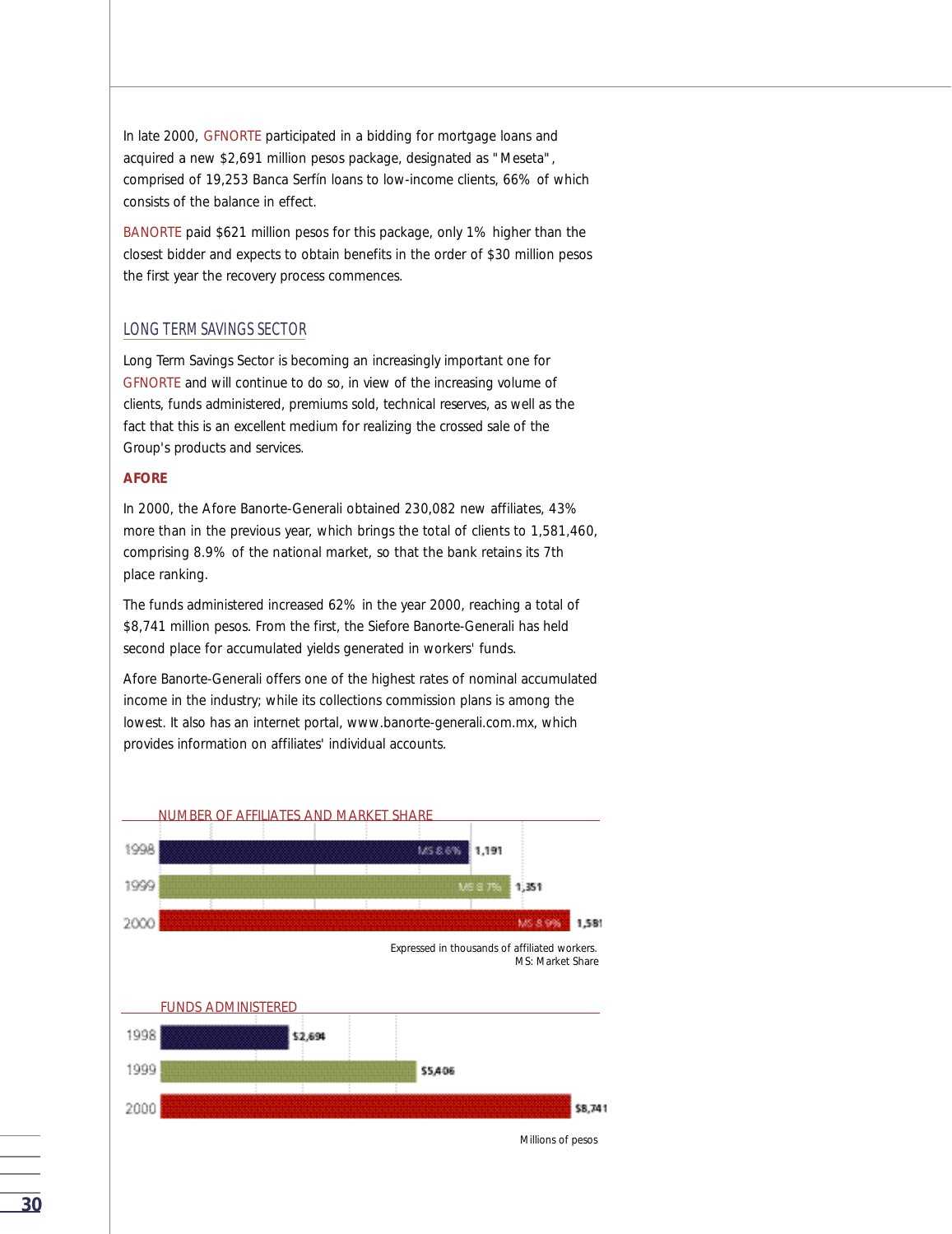#### **INSURANCE**

Sales of individual life and automobile insurance policies via the bank branches network rose in 2000, with a total of 60,204 policies sold, at a p remium of \$346 million pesos, 65% above the corresponding figure for premiums sold in 1999.

Traditional insurance sold through over 400 professional agents reached \$427 million pesos in 2000, 20% higher than the previous year.

The Banorte-Generali insurance technical reserves increased to \$1,003 million pesos by year end, a 15% increase over 1999.



#### **ANNUITIES**

Banorte-Generali's Annuities continued its consolidation process in 2000 as a result of the sales force's focus on attracting higher income clients in a highly competitive environment.

Thus, the total technical reserves reached \$2,054 million pesos for a 121% growth rate for the year. This area has attracted constitutive amounts totalling \$1,055 million pesos and has therefore retained fifth place with a 9.5% market share.

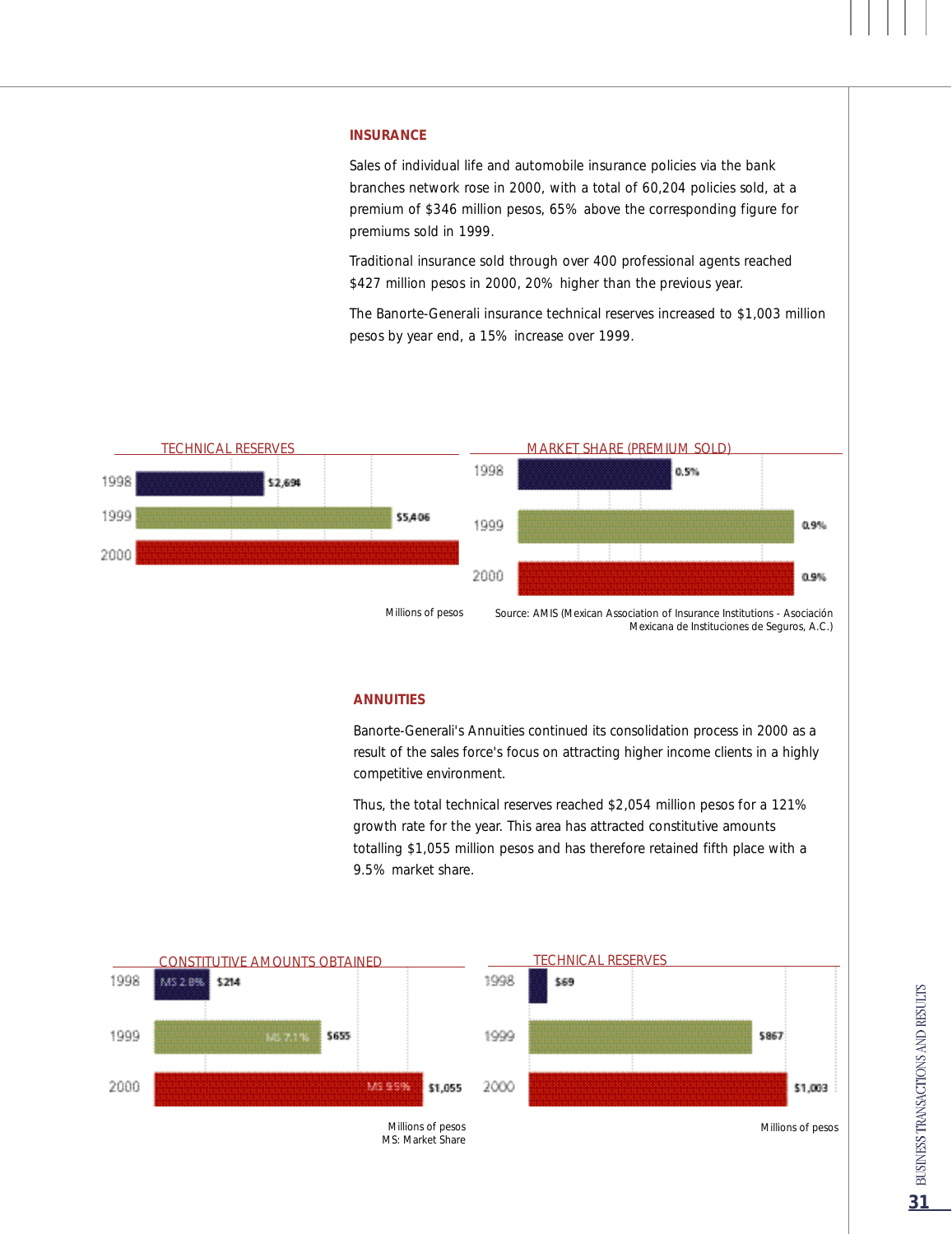#### **BONDING**

Fianzas Banorte's sales force grew 12% during the year, strengthening its national presence with a timely and personalized service that resulted in the issue of \$62 million pesos in premiums, 30% higher than in 1999.



*Source: CNSF (National Commission of Insurance and Bonds- Comisión Nacional de Seguros y Fianzas)*

#### BROKERAGE SECTOR

#### **BROKERAGE HOUSE**

The year 2000 was especially difficult for the markets the Casa de Bolsa operates in; the Cetes rate rose from 12.76% in April to 17.59% in December, while the stock market fell 20.73% over the course of the year. Nevertheless, Casa de Bolsa Banorte increased its operating income by \$6 million pesos.

Variable income operations rose to \$56,724 million pesos, 39% higher than 1999, achieving a stronger market share by advancing to seventh place.

The securities held as of December 2000 reached \$61,929 million pesos, slightly higher than the prior year, despite the previously mentioned stock market drop. Casa de Bolsa Banorte served a total of 8,759 clients, maintaining an average balance of \$7.1 million pesos.

A noteworthy fact is that Casa de Bolsa Banorte paid the Financial Group a dividend of \$100 million pesos.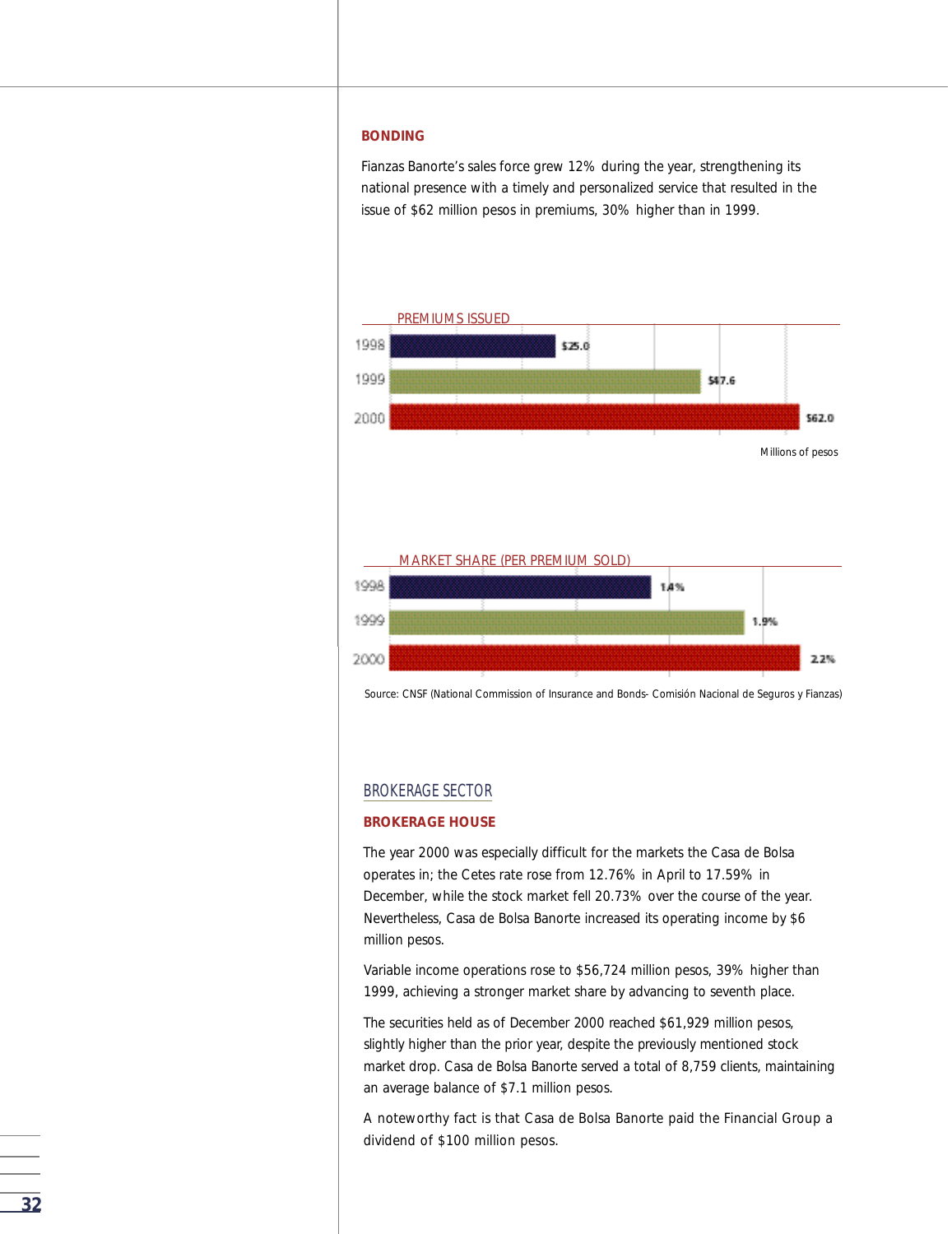





#### AUXILIARY CREDIT ORGANIZATIONS

#### **LEASING**

At the 2000 year end closing, Arrendadora Banorte had a total loan portfolio of \$513 million pesos, a substantial improvement over the previous percentage of the net past due loan portfolio, decreasing from 4.7% to 1.9%. As a result of its geographical expansion strategy, Arrendadora has retained a 4.8% market share in loan portfolios, placing 8th nationwide.

#### **FACTORING**

The total loan portfolio of Factor Banorte at the 2000 year end closing rose to \$1,833 million pesos, placing it first in the Mexican market both in average portfolio figures, as well as in profits. This loan portfolio maintained a sound position, as a result the 100% provisioning of reserves for past due loans.

#### **WAREHOUSING**

With respect to profits generated, Almacenadora Banorte ranked second in the national market for the year 2000. In addition, it considerably expanded its roofed storage area, as well as implementing an inventory marketing service, which has produced strong results.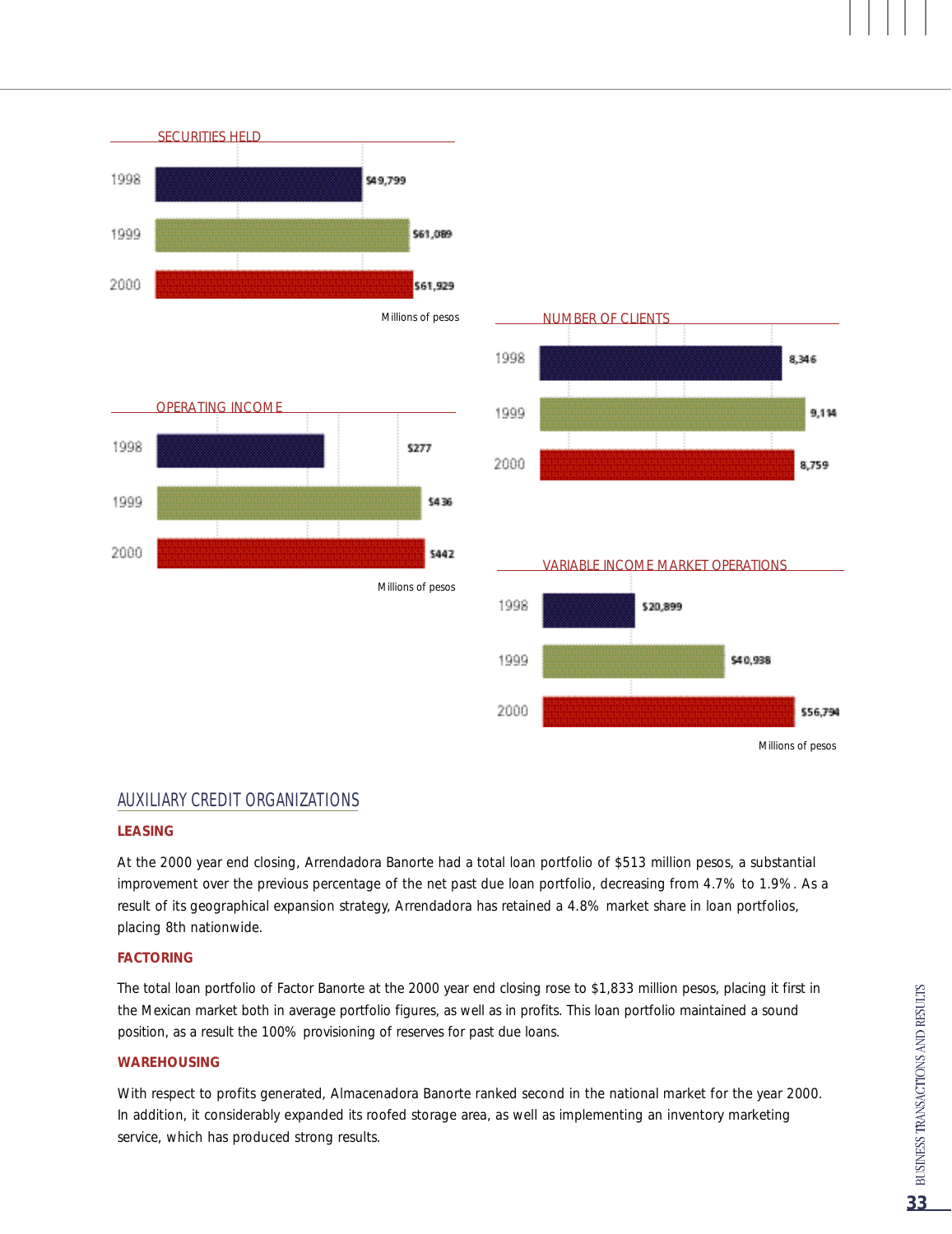| MEMBERS OF THE BOARD OF DIRECTORS                                                                                                                                                 | EXECUTIVE<br>COMMITTEE                                                                                                                                                                                                                                                                                                                                                                                                            |
|-----------------------------------------------------------------------------------------------------------------------------------------------------------------------------------|-----------------------------------------------------------------------------------------------------------------------------------------------------------------------------------------------------------------------------------------------------------------------------------------------------------------------------------------------------------------------------------------------------------------------------------|
| Chairman<br><b>Vice President</b><br><b>First Member</b><br><b>Second Member</b><br><b>Third Member</b><br><b>Fourth Member</b><br><b>Fifth Member</b>                            | Roberto González Barrera<br>Rodolfo Barrera Villarreal<br>Carlos Maldonado Elizondo<br>José G. Garza Montemayor<br>Jacobo Zaidenweber Cvilich<br>Alejandro Alvarez Figueroa<br>Othón Ruiz Montemayor                                                                                                                                                                                                                              |
|                                                                                                                                                                                   | <b>ALTERNATES</b>                                                                                                                                                                                                                                                                                                                                                                                                                 |
| Chairman<br><b>Vice President</b><br><b>First Member</b><br>Second Member<br><b>Third Member</b><br><b>Fourth Member</b><br><b>Fifth Member</b>                                   | Roberto González Moreno<br>Jesús L. Barrera Lozano<br>Juan Manuel Quiroga Garza<br>David J. Villarreal Montemayor<br>Simón Nizri Cohen<br>Jorge Altschuler Castro<br>Robert Chandler Edwards                                                                                                                                                                                                                                      |
|                                                                                                                                                                                   | <b>GFNORTE BOARD</b><br>OF DIRECTORS                                                                                                                                                                                                                                                                                                                                                                                              |
| Chairman<br><b>Vice President</b><br>Regular Corporate Examiner<br>Alternate Corporate Examiner<br>Secretary<br><b>Alternate Secretary</b><br>Deputy of the Chairman of the Board | Roberto González Barrera<br>Rodolfo F. Barrera Villarreal<br>Román Martínez Méndez<br>Hugo Lara Silva<br>Emilio Yarto Sahagún<br>Jorge A. García Garza<br>Robert W. Chandler, Jr.                                                                                                                                                                                                                                                 |
|                                                                                                                                                                                   | <b>REGULAR</b><br><b>MEMBERS</b>                                                                                                                                                                                                                                                                                                                                                                                                  |
|                                                                                                                                                                                   | Roberto González Barrera<br>Rodolfo Barrera Villarreal<br>Carlos Maldonado Elizondo<br>Jacobo Zaidenweber Cvilich<br>Alejandro Alvarez Figueroa<br>Richard Frank<br>José G. Garza Montemayor<br>David Villarreal Montemayor<br>Netzahualcóyotl de la Vega García<br>Carlos Hank Rohn<br>Roberto González Moreno<br>Juan Diez-Canedo Ruiz<br>Carlos Romero Deschamps<br>Eugenio Clariond Reyes-Retana<br>Juan Manuel Quiroga Garza |
|                                                                                                                                                                                   | ALTERNATE MEMBERS                                                                                                                                                                                                                                                                                                                                                                                                                 |
|                                                                                                                                                                                   | Bertha A. González Moreno<br>Jesús L. Barrera Lozano<br>Carlos Hank González<br>Simón Nizri Cohen<br>Víctor Villafañe Ferrer<br>Julio Lastrer<br>Isaac Hamui Musali<br>José Antonio Díaz Vicente<br>Javier Martínez Abrego<br>Isaac Becker Kabacnik<br>César Verdes Sánchez<br>Víctor Flores Morales<br>Eduardo Livas Cantú<br>Germán Francisco Moreno Pérez<br>Rafael del Castillo Torre de Mer                                  |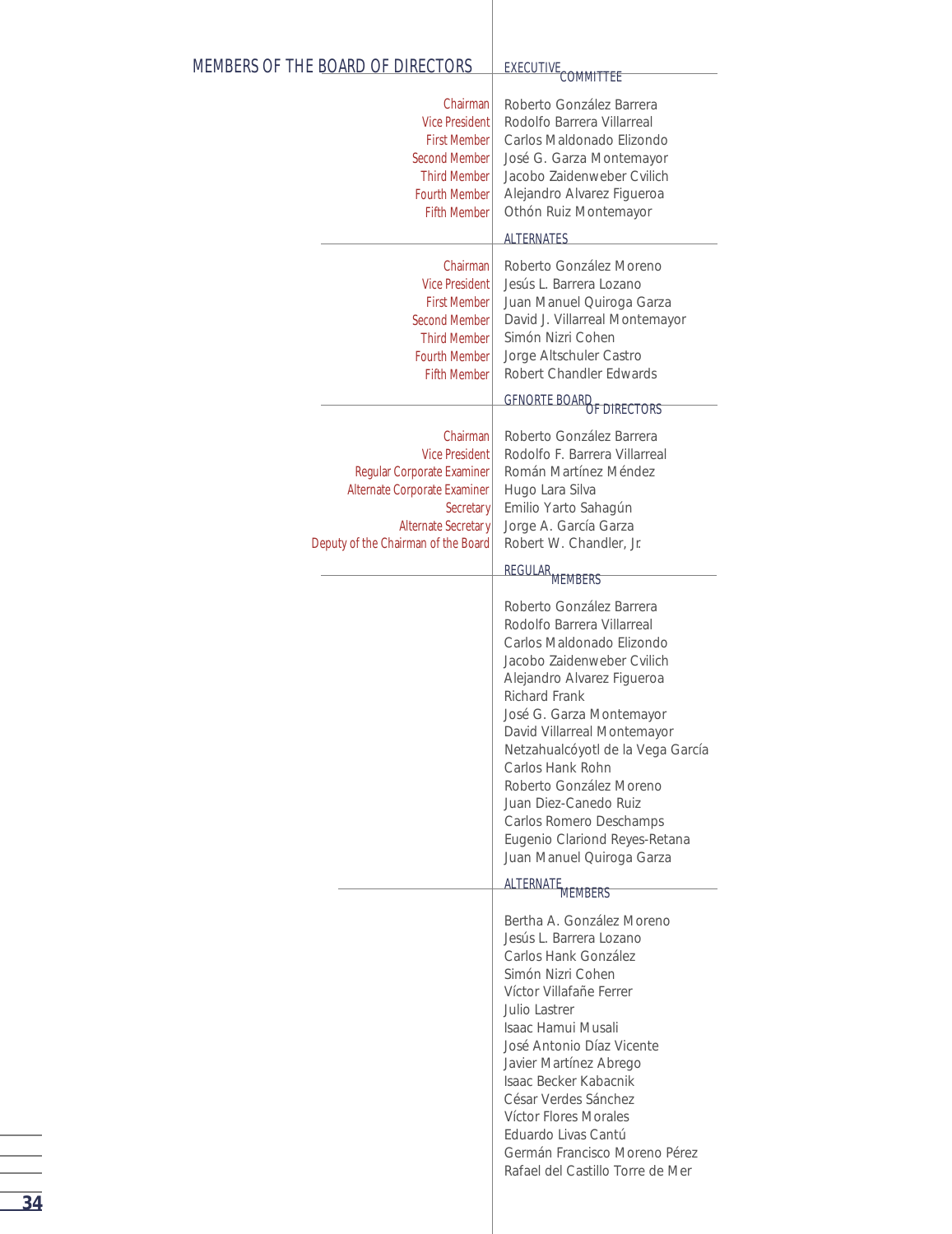#### GROUP DIRECTORS

Othón Ruiz Montemayor Juan Manuel Quiroga Garza Federico Valenzuela Ochoa Robert W. Chandler Edwards Miguel Angel García-Padilla Fernández Enrique Castillón Vega Manuel Sescosse Varela Enrique Catalán Guzmán Antonio Emilio Ortiz Cobos Jorge Altschuler Castro Rafael del Castillo Torre de Mer Daniel Greaves Munguía Luis Raúl Seyffert Velarde Roberto Hiriart Torruco Sergio García Robles Gil Gerardo Coindreau Farías Alejandro Ramos Larios Emilio Yarto Sahagún Eduardo Sastré de la Riva Jesús Oswaldo Garza Martínez Marcelo Guajardo Vizcaya Ernesto Sáenz Ocampo David Salazar Vite Luis Alberto Delgado Villarreal Juan Antonio de la Fuente Arredondo

Executive Vice President of the Board and Chief Executive Officer GFNorte General Director GFNorte Corporate General Director Banorte General Director Investor Relations General Director Recovery Banking General Director Long Term Savings Banking General Director Commercial Banking General Director Entreprenuerial Banking General Director Corporate Banking General Director Estate Banking General Director Government Banking and Government Relations General Director Marketing General Director Integral Risk Management General Director Human Resources and Materials General Director Planning and Control General Director Technology and Operations General Director E-Business General Director Legal Department General Director Communications and Corporate Image Monterrey Territorial Director Mexico City Territorial Director West Territorial Director Northeast Territorial Director Northwest Territorial Director South Territorial Director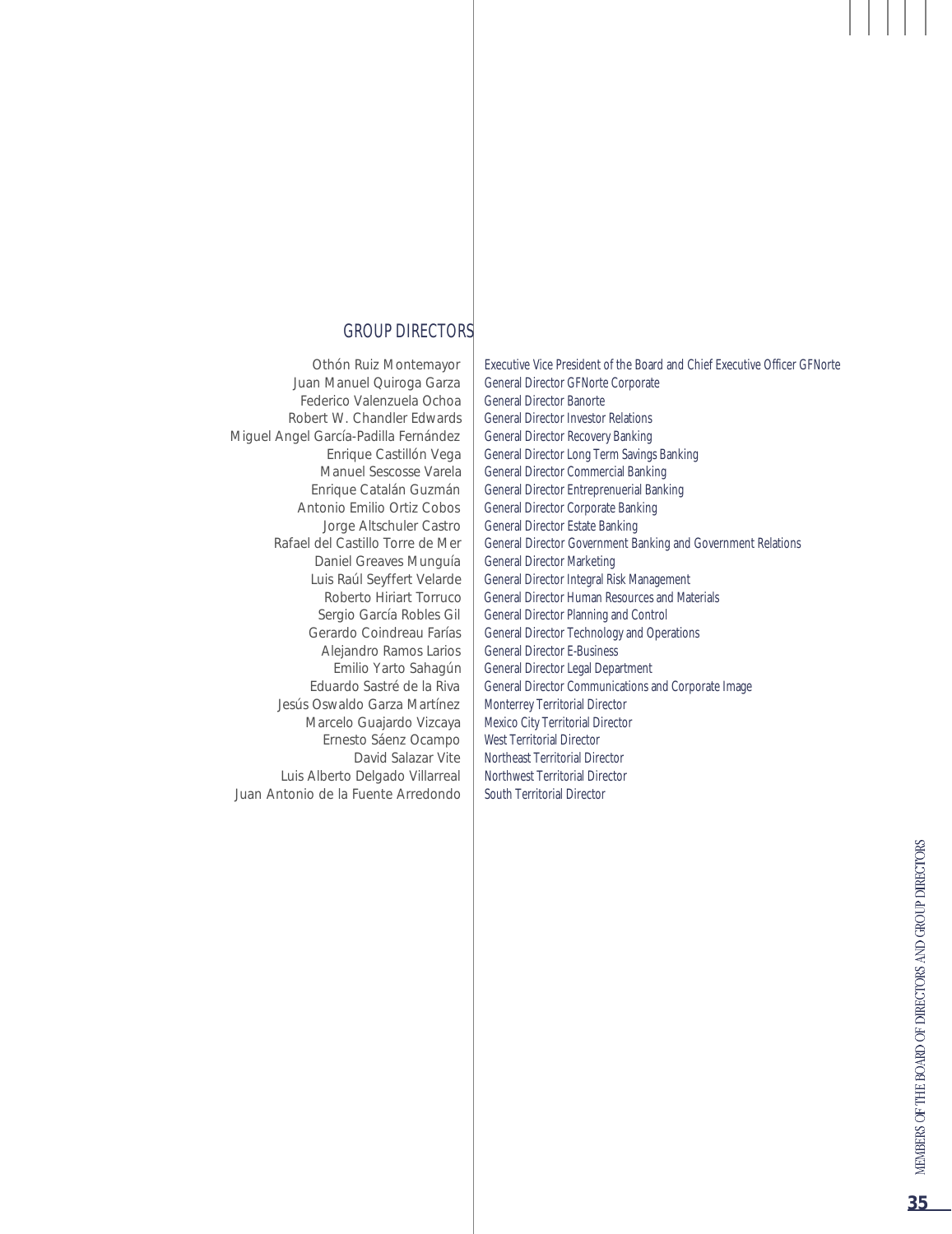

# **A SOLID STRUCTURE**

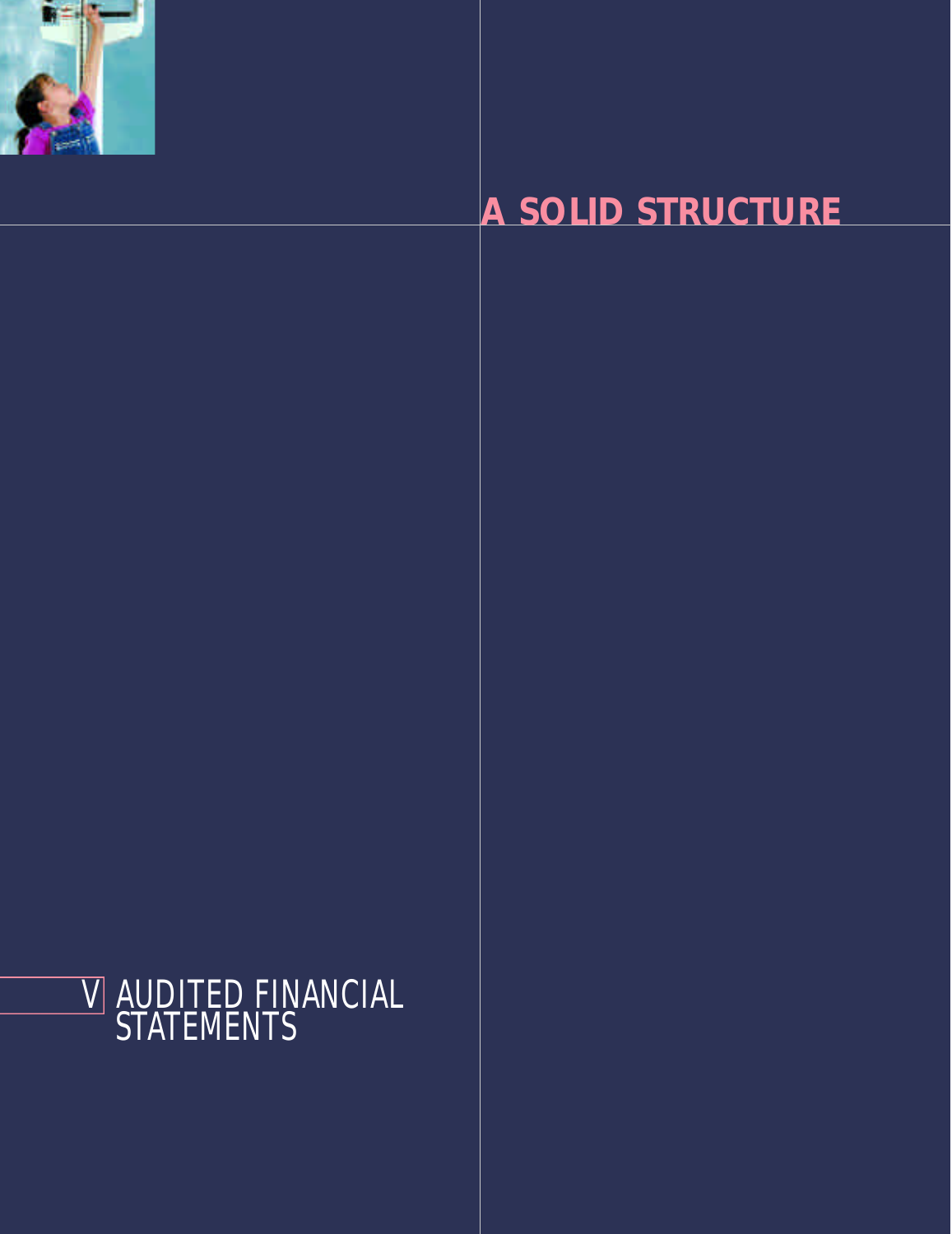# **The Backbone of the Strong Bank of Mexico**